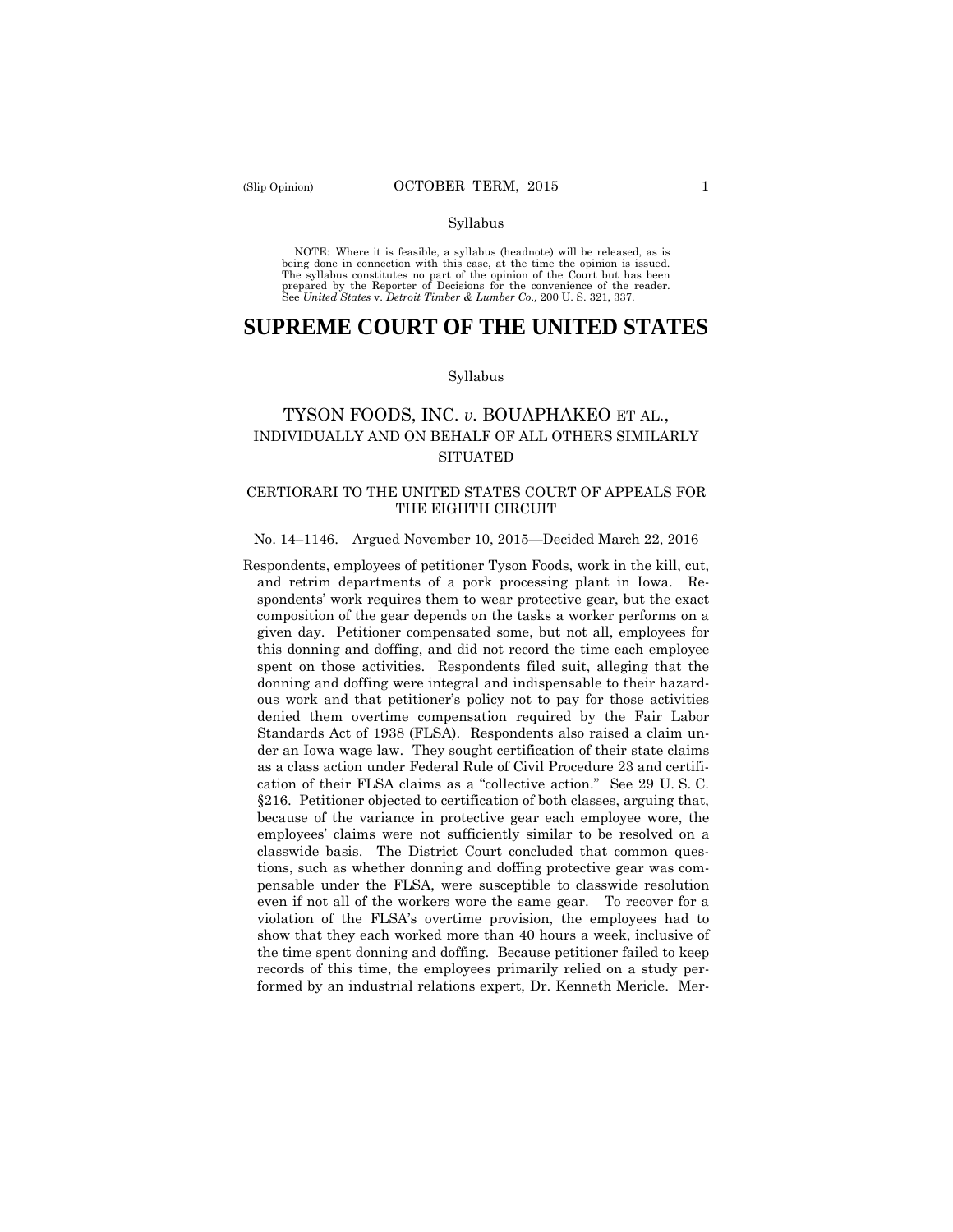#### Syllabus

icle conducted videotaped observations analyzing how long various donning and doffing activities took, and then averaged the time taken to produce an estimate of 18 minutes a day for the cut and retrim departments and 21.25 minutes for the kill department. These estimates were then added to the timesheets of each employee to ascertain which class members worked more than 40 hours a week and the value of classwide recovery. Petitioner argued that the varying amounts of time it took employees to don and doff different protective gear made reliance on Mericle's sample improper, and that its use would lead to recovery for individuals who, in fact, had not worked the requisite 40 hours. The jury awarded the class about \$2.9 million in unpaid wages. The award has not yet been disbursed to individual employees. The Eighth Circuit affirmed the judgment and the award.

*Held*: The District Court did not err in certifying and maintaining the class. Pp. 8–17.

 (a) Before certifying a class under Rule 23(b)(3), a district court must find that "questions of law or fact common to class members predominate over any questions affecting only individual members." The parties agree that the most significant question common to the class is whether donning and doffing protective gear is compensable under the FLSA. Petitioner claims, however, that individual inquiries into the time each worker spent donning and doffing predominate over this common question. Respondents argue that individual inquiries are unnecessary because it can be assumed each employee donned and doffed for the same average time observed in Mericle's sample.

Whether and when statistical evidence such as Mericle's sample can be used to establish classwide liability depends on the purpose for which the evidence is being introduced and on "the elements of the underlying cause of action," *Erica P. John Fund, Inc.* v. *Halliburton Co.*, 563 U.S. 804, 809. Because a representative sample may be the only feasible way to establish liability, it cannot be deemed improper merely because the claim is brought on behalf of a class. Respondents can show that Mericle's sample is a permissible means of establishing hours worked in a class action by showing that each class member could have relied on that sample to establish liability had each brought an individual action.

*Anderson* v. *Mt. Clemens Pottery Co.*, 328 U. S. 680, shows why Mericle's sample was permissible in the circumstances of this case. There, where an employer violated its statutory duty to keep proper records, the Court concluded the employees could meet their burden by proving that they in fact "performed work for which [they were] improperly compensated and . . . produc[ing] sufficient evidence to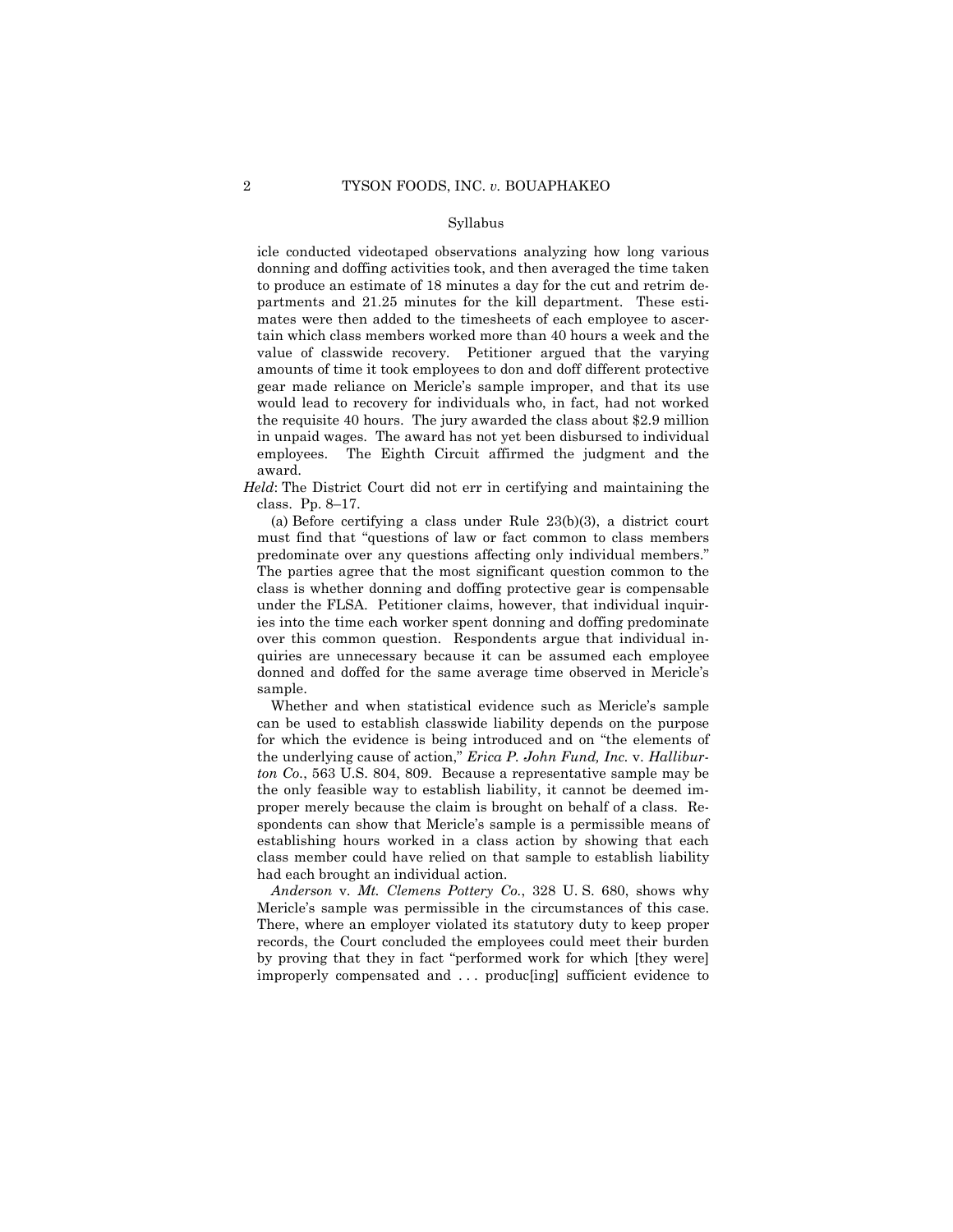#### Syllabus

show the amount and extent of that work as a matter of just and reasonable inference." *Id.,* at 687. Here, similarly, respondents sought to introduce a representative sample to fill an evidentiary gap created by the employer's failure to keep adequate records. Had the employees proceeded with individual lawsuits, each employee likely would have had to introduce Mericle's study to prove the hours he or she worked. The representative evidence was a permissible means of showing individual hours worked.

This holding is in accord with *Wal-Mart Stores, Inc.* v. *Dukes*, 564 U. S. 338, where the underlying question was, as here, whether the sample at issue could have been used to establish liability in an individual action. There, the employees were not similarly situated, so none of them could have prevailed in an individual suit by relying on depositions detailing the ways in which other employees were discriminated against by their particular store managers. In contrast, the employees here, who worked in the same facility, did similar work, and were paid under the same policy, could have introduced Mericle's study in a series of individual suits.

 This case presents no occasion for adoption of broad and categorical rules governing the use of representative and statistical evidence in class actions. Rather, the ability to use a representative sample to establish classwide liability will depend on the purpose for which the sample is being introduced and on the underlying cause of action. In FLSA actions, inferring the hours an employee has worked from a study such as Mericle's has been permitted by the Court so long as the study is otherwise admissible. *Mt. Clemens*, *supra,* at 687. Pp. 8–15.

 (b) Petitioner contends that respondents are required to demonstrate that uninjured class members will not recover damages here. That question is not yet fairly presented by this case, because the damages award has not yet been disbursed and the record does not indicate how it will be disbursed. Petitioner may raise a challenge to the allocation method when the case returns to the District Court for disbursal of the award. Pp. 15–17.

765 F. 3d 791, affirmed and remanded.

 KENNEDY, J., delivered the opinion of the Court, in which ROBERTS, C. J., and GINSBURG, BREYER, SOTOMAYOR, and KAGAN, JJ., joined. ROBERTS, C. J., filed a concurring opinion, in which ALITO, J., joined as to Part II. THOMAS, J., filed a dissenting opinion, in which ALITO, J., joined.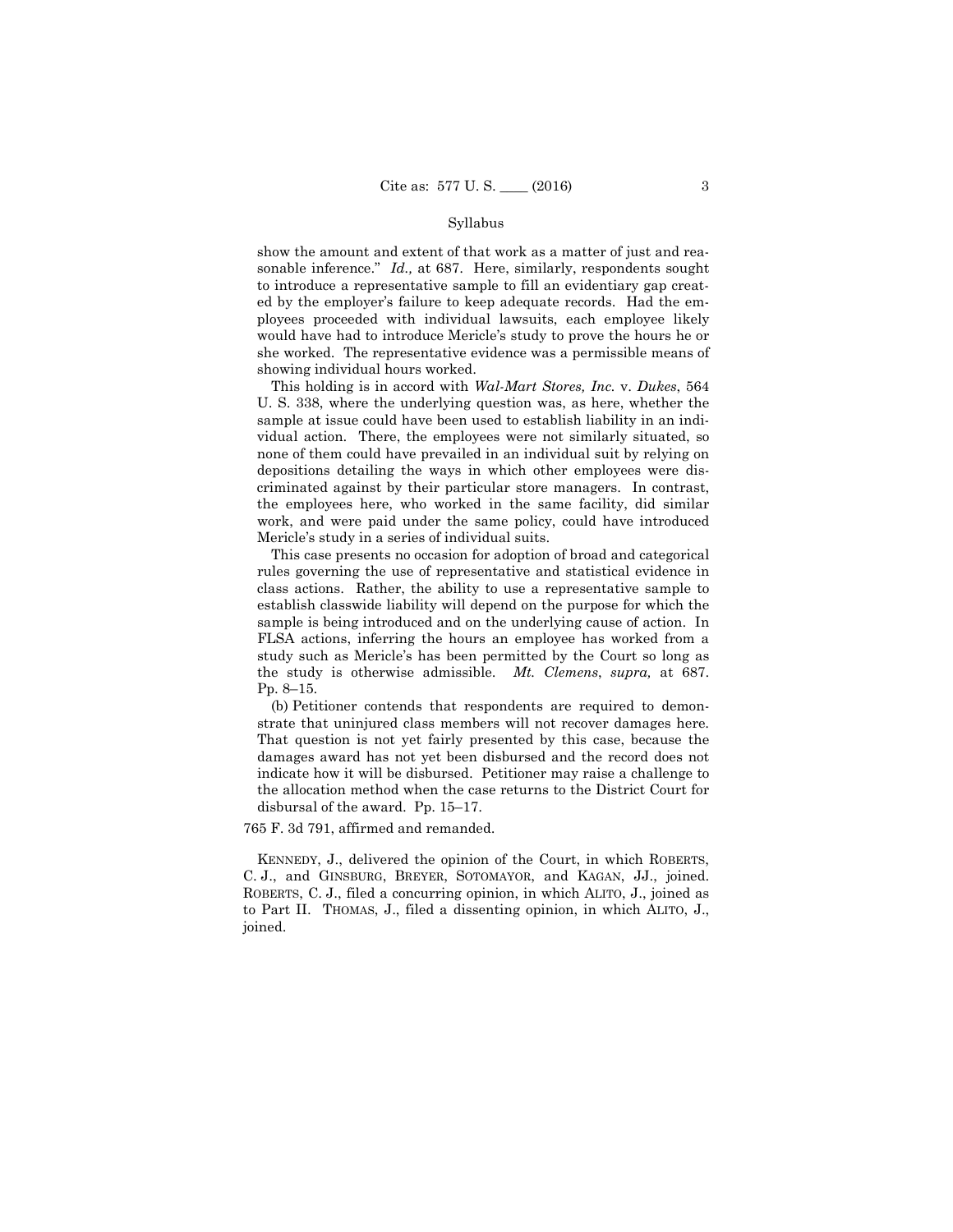NOTICE: This opinion is subject to formal revision before publication in the preliminary print of the United States Reports. Readers are requested to notify the Reporter of Decisions, Supreme Court of the United States, Wa ington, D. C. 20543, of any typographical or other formal errors, in order that corrections may be made before the preliminary print goes to press.

### **SUPREME COURT OF THE UNITED STATES**  $\overline{\phantom{a}}$  , where  $\overline{\phantom{a}}$

### No. 14–1146  $\overline{\phantom{a}}$  , where  $\overline{\phantom{a}}$

## TYSON FOODS, INC., PETITIONER *v.* PEG BOUAPHAKEO, ET AL., INDIVIDUALLY AND ON BEHALF OF ALL OTHERS SIMILARLY SITUATED

### ON WRIT OF CERTIORARI TO THE UNITED STATES COURT OF APPEALS FOR THE EIGHTH CIRCUIT

[March 22, 2016]

JUSTICE KENNEDY delivered the opinion of the Court.

Following a jury trial, a class of employees recovered \$2.9 million in compensatory damages from their employer for a violation of the Fair Labor Standards Act of 1938 (FLSA), 52 Stat. 1060, as amended, 29 U. S. C. §201 *et seq*. The employees' primary grievance was that they did not receive statutorily mandated overtime pay for time spent donning and doffing protective equipment.

The employer seeks to reverse the judgment. It makes two arguments. Both relate to whether it was proper to permit the employees to pursue their claims as a class. First, the employer argues the class should not have been certified because the primary method of proving injury assumed each employee spent the same time donning and doffing protective gear, even though differences in the composition of that gear may have meant that, in fact, employees took different amounts of time to don and doff. Second, the employer argues certification was improper because the damages awarded to the class may be distributed to some persons who did not work any uncompen-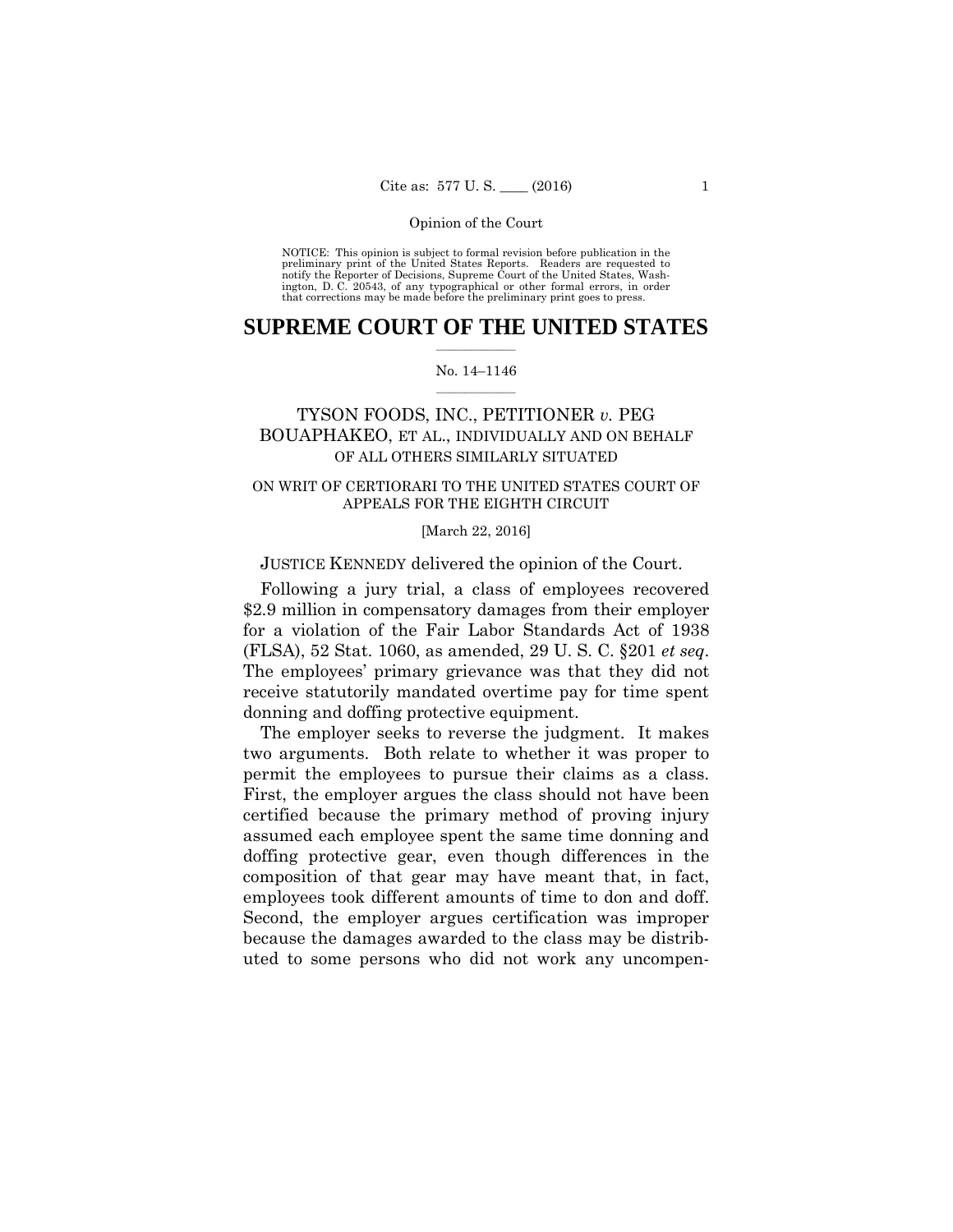sated overtime.

The Court of Appeals for the Eighth Circuit concluded there was no error in the District Court's decision to certify and maintain the class. This Court granted certiorari. 576 U. S. \_\_\_ (2015).

I

 Respondents are employees at petitioner Tyson Foods' pork processing plant in Storm Lake, Iowa. They work in the plant's kill, cut, and retrim departments, where hogs are slaughtered, trimmed, and prepared for shipment. Grueling and dangerous, the work requires employees to wear certain protective gear. The exact composition of the gear depends on the tasks a worker performs on a given day.

Until 1998, employees at the plant were paid under a system called "gang-time." This compensated them only for time spent at their workstations, not for the time required to put on and take off their protective gear. In response to a federal-court injunction, and a Department of Labor suit to enforce that injunction, Tyson in 1998 began to pay all its employees for an additional four minutes a day for what it called "K-code time." The 4-minute period was the amount of time Tyson estimated employees needed to don and doff their gear. In 2007, Tyson stopped paying K-code time uniformly to all employees. Instead, it compensated some employees for between four and eight minutes but paid others nothing beyond their gang-time wages. At no point did Tyson record the time each employee spent donning and doffing.

Unsatisfied by these changes, respondents filed suit in the United States District Court for the Northern District of Iowa, alleging violations of the FLSA. The FLSA requires that a covered employee who works more than 40 hours a week receive compensation for excess time worked "at a rate not less than one and one-half times the regular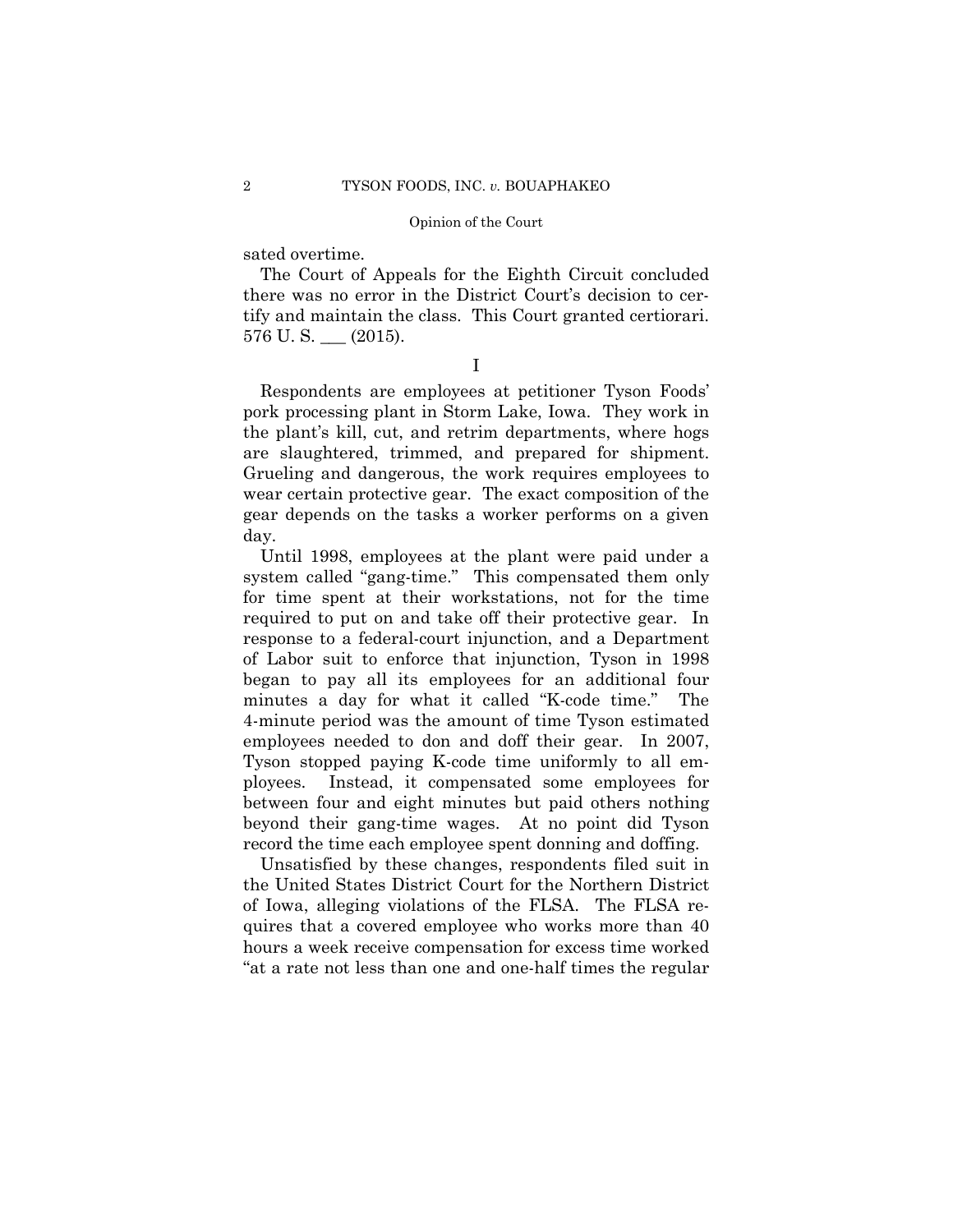rate at which he is employed." 29 U. S. C. §207(a). In 1947, nine years after the FLSA was first enacted, Congress passed the Portal-to-Portal Act, which clarified that compensable work does not include time spent walking to and from the employee's workstation or other "preliminary or postliminary activities." §254(d). The FLSA, however, still requires employers to pay employees for activities "integral and indispensable" to their regular work, even if those activities do not occur at the employee's workstation. *Steiner* v. *Mitchell*, 350 U. S. 247, 249, 255 (1956). The FLSA also requires an employer to "make, keep, and preserve . . . records of the persons employed by him and of the wages, hours, and other conditions and practices of employment." §211(c).

In their complaint, respondents alleged that donning and doffing protective gear were integral and indispensable to their hazardous work and that petitioner's policy not to pay for those activities denied them overtime compensation required by the FLSA. Respondents also raised a claim under the Iowa Wage Payment Collection Law. This statute provides for recovery under state law when an employer fails to pay its employees "all wages due," which includes FLSA-mandated overtime. Iowa Code §91A.3 (2013); cf. *Anthony* v. *State*, 632 N. W. 2d 897, 901–902 (Iowa 2001).

 Respondents sought certification of their Iowa law claims as a class action under Rule 23 of the Federal Rules of Civil Procedure. Rule 23 permits one or more individuals to sue as "representative parties on behalf of all members" of a class if certain preconditions are met. Fed. Rule Civ. Proc. 23(a). Respondents also sought certification of their federal claims as a "collective action" under 29 U. S. C. §216. Section 216 is a provision of the FLSA that permits employees to sue on behalf of "themselves and other employees similarly situated." §216(b).

Tyson objected to the certification of both classes on the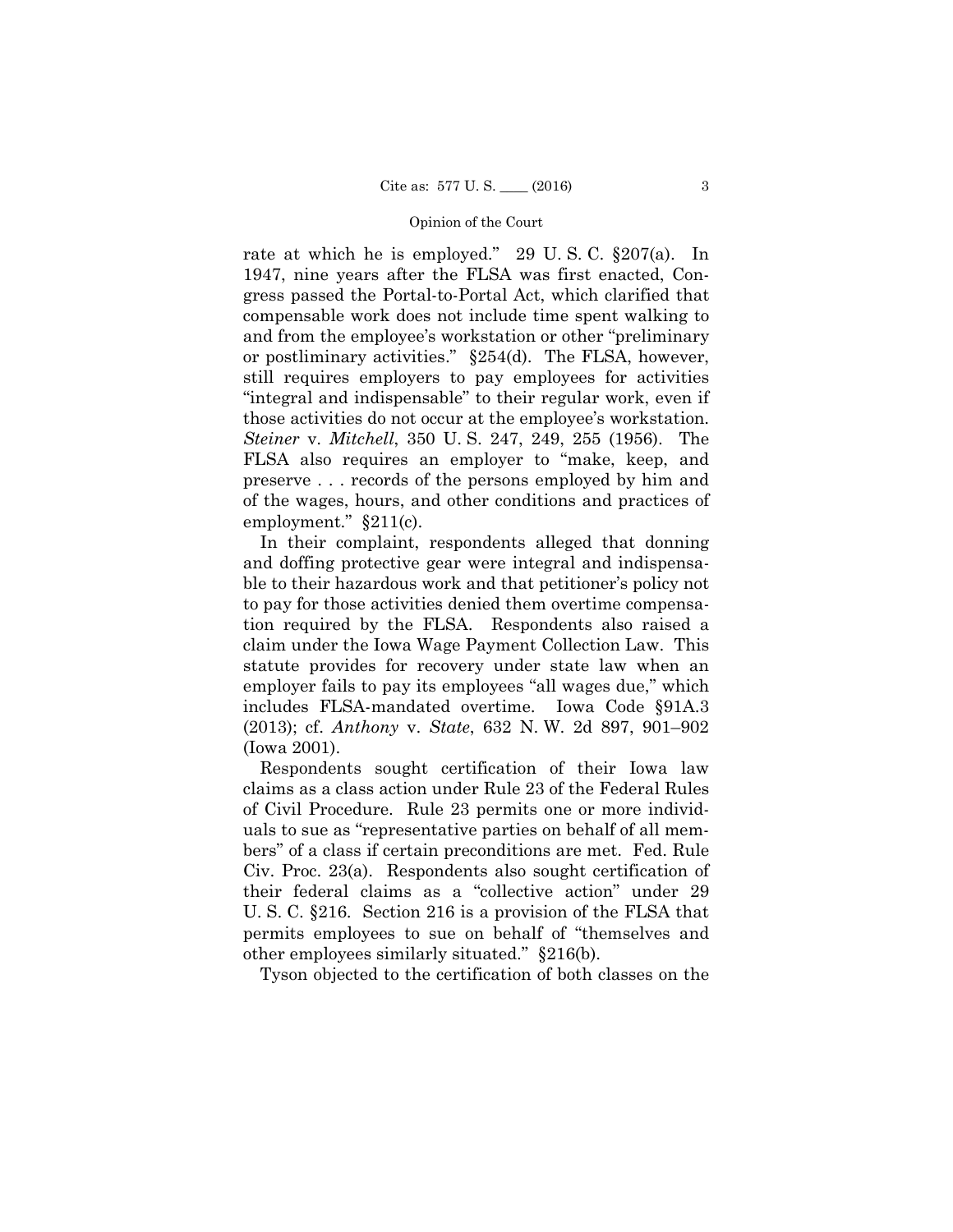same ground. It contended that, because of the variance in protective gear each employee wore, the employees' claims were not sufficiently similar to be resolved on a classwide basis. The District Court rejected that position. It concluded there were common questions susceptible to classwide resolution, such as "whether the donning and doffing of [protective gear] is considered work under the FLSA, whether such work is integral and [in]dispensable, and whether any compensable work is *de minim[i]s*." 564 F. Supp. 2d 870, 899 (ND Iowa 2008). The District Court acknowledged that the workers did not all wear the same protective gear, but found that "when the putative plaintiffs are limited to those that are paid via a gang time system, there are far more factual similarities than dissimilarities." *Id.*, at 899–900. As a result, the District Court certified the following classes:

 "All current and former employees of Tyson's Storm Lake, Iowa, processing facility who have been employed at any time from February 7, 2004 [in the case of the FLSA collective action and February 7, 2005, in the case of the state-law class action], to the present, and who are or were paid under a 'gang time' compensation system in the Kill, Cut, or Retrim departments." *Id*., at 901.

The only difference in definition between the classes was the date at which the class period began. The size of the class certified under Rule 23, however, was larger than that certified under §216. This is because, while a class under Rule 23 includes all unnamed members who fall within the class definition, the "sole consequence of conditional certification [under §216] is the sending of court-approved written notice to employees . . . who in turn become parties to a collective action only by filing written consent with the court." *Genesis HealthCare Corp.* v. *Symczyk*, 569 U. S. \_\_\_, \_\_\_ (2013) (slip op., at 8). A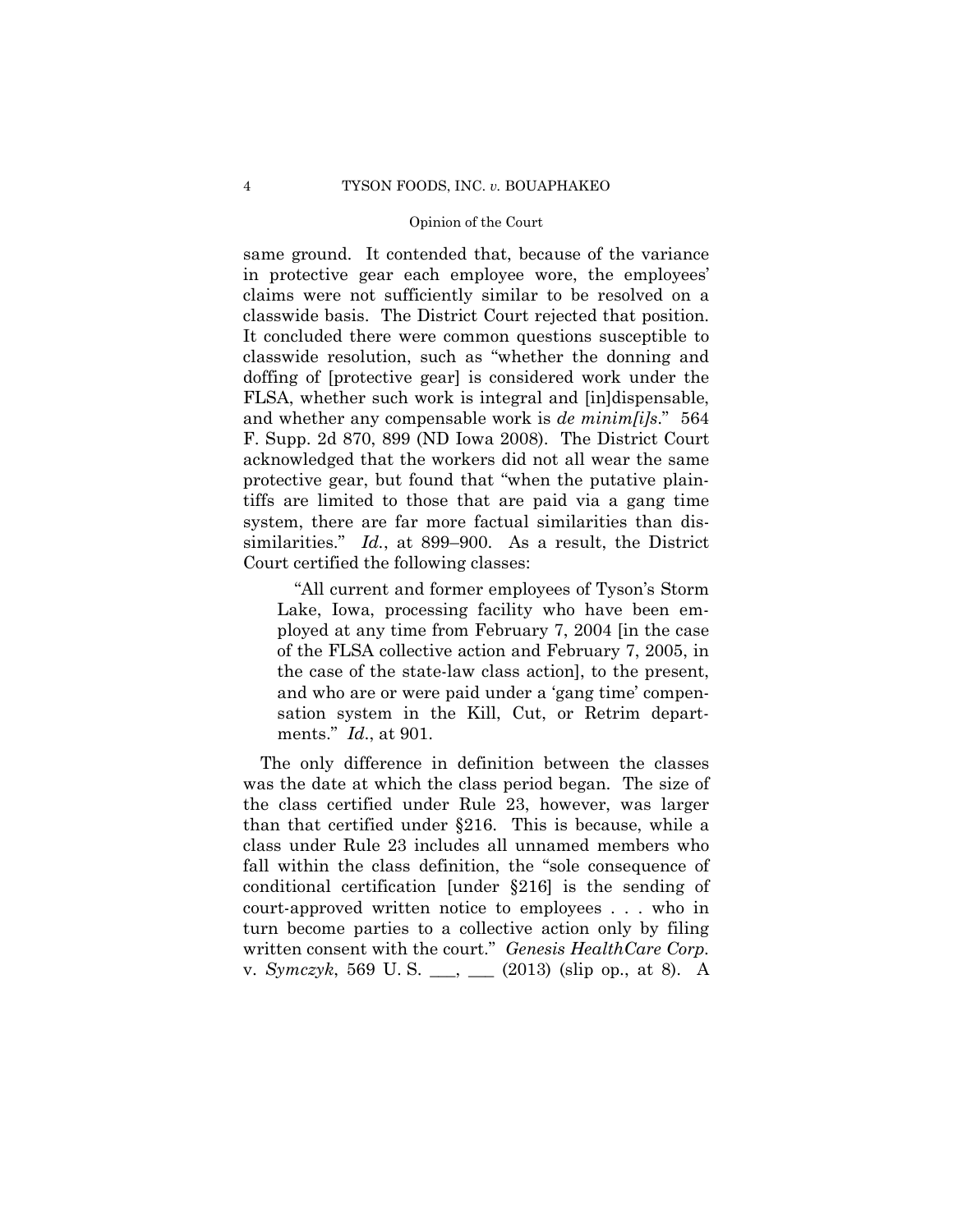total of 444 employees joined the collective action, while the Rule 23 class contained 3,344 members.

 The case proceeded to trial before a jury. The parties stipulated that the employees were entitled to be paid for donning and doffing of certain equipment worn to protect from knife cuts. The jury was left to determine whether the time spent donning and doffing other protective equipment was compensable; whether Tyson was required to pay for donning and doffing during meal breaks; and the total amount of time spent on work that was not compensated under Tyson's gang-time system.

Since the employees' claims relate only to overtime, each employee had to show he or she worked more than 40 hours a week, inclusive of time spent donning and doffing, in order to recover. As a result of Tyson's failure to keep records of donning and doffing time, however, the employees were forced to rely on what the parties describe as "representative evidence." This evidence included employee testimony, video recordings of donning and doffing at the plant, and, most important, a study performed by an industrial relations expert, Dr. Kenneth Mericle. Mericle conducted 744 videotaped observations and analyzed how long various donning and doffing activities took. He then averaged the time taken in the observations to produce an estimate of 18 minutes a day for the cut and retrim departments and 21.25 minutes for the kill department.

Although it had not kept records for time spent donning and doffing, Tyson had information regarding each employee's gang-time and K-code time. Using this data, the employees' other expert, Dr. Liesl Fox, was able to estimate the amount of uncompensated work each employee did by adding Mericle's estimated average donning and doffing time to the gang-time each employee worked and then subtracting any K-code time. For example, if an employee in the kill department had worked 39.125 hours of gang-time in a 6-day workweek and had been paid an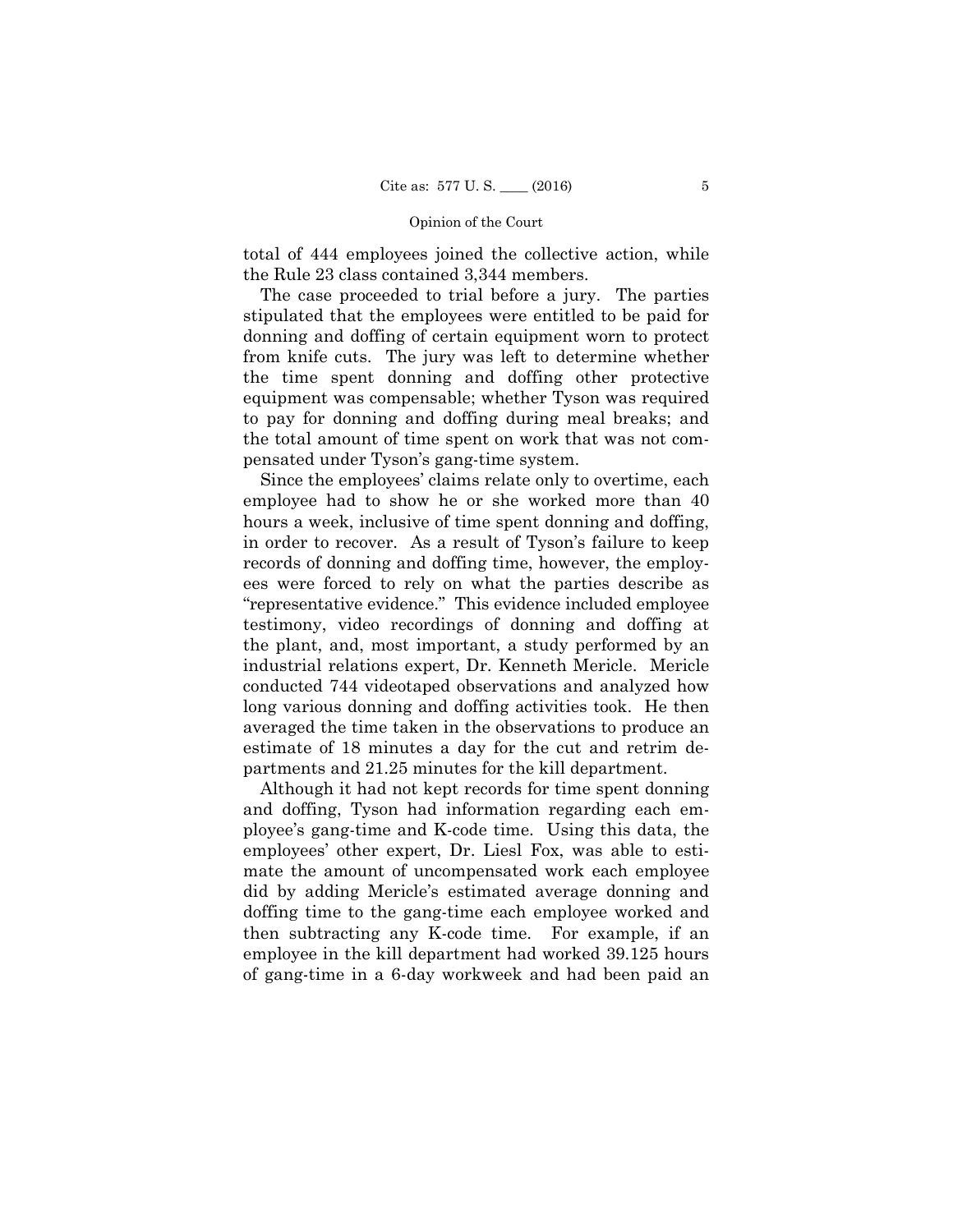hour of K-code time, the estimated number of compensable hours the employee worked would be: 39.125 (individual number of gang-time hours worked)+2.125 (the average donning and doffing hours for a 6-day week, based on Mericle's estimated average of  $21.25$  minutes a day) - 1 (K-code hours)=40.25. That would mean the employee was being undercompensated by a quarter of an hour of overtime a week, in violation of the FLSA. On the other hand, if the employee's records showed only 38 hours of gang-time and an hour of K-code time, the calculation would be:  $38+2.125-1=39.125$ . Having worked less than 40 hours, that employee would not be entitled to overtime pay and would not have proved an FLSA violation.

 Using this methodology, Fox stated that 212 employees did not meet the 40-hour threshold and could not recover. The remaining class members, Fox maintained, had potentially been undercompensated to some degree.

Respondents proposed to bifurcate proceedings. They requested that, first, a trial be conducted on the questions whether time spent in donning and doffing was compensable work under the FLSA and how long those activities took to perform on average; and, second, that Fox's methodology be used to determine which employees suffered an FLSA violation and how much each was entitled to recover. Petitioner insisted upon a single proceeding in which damages would be calculated in the aggregate and by the jury. The District Court submitted both issues of liability and damages to the jury.

 Petitioner did not move for a hearing regarding the statistical validity of respondents' studies under *Daubert*  v. *Merrell Dow Pharmaceuticals, Inc.*, 509 U. S. 579 (1993), nor did it attempt to discredit the evidence with testimony from a rebuttal expert. Instead, as it had done in its opposition to class certification, petitioner argued to the jury that the varying amounts of time it took employees to don and doff different protective equipment made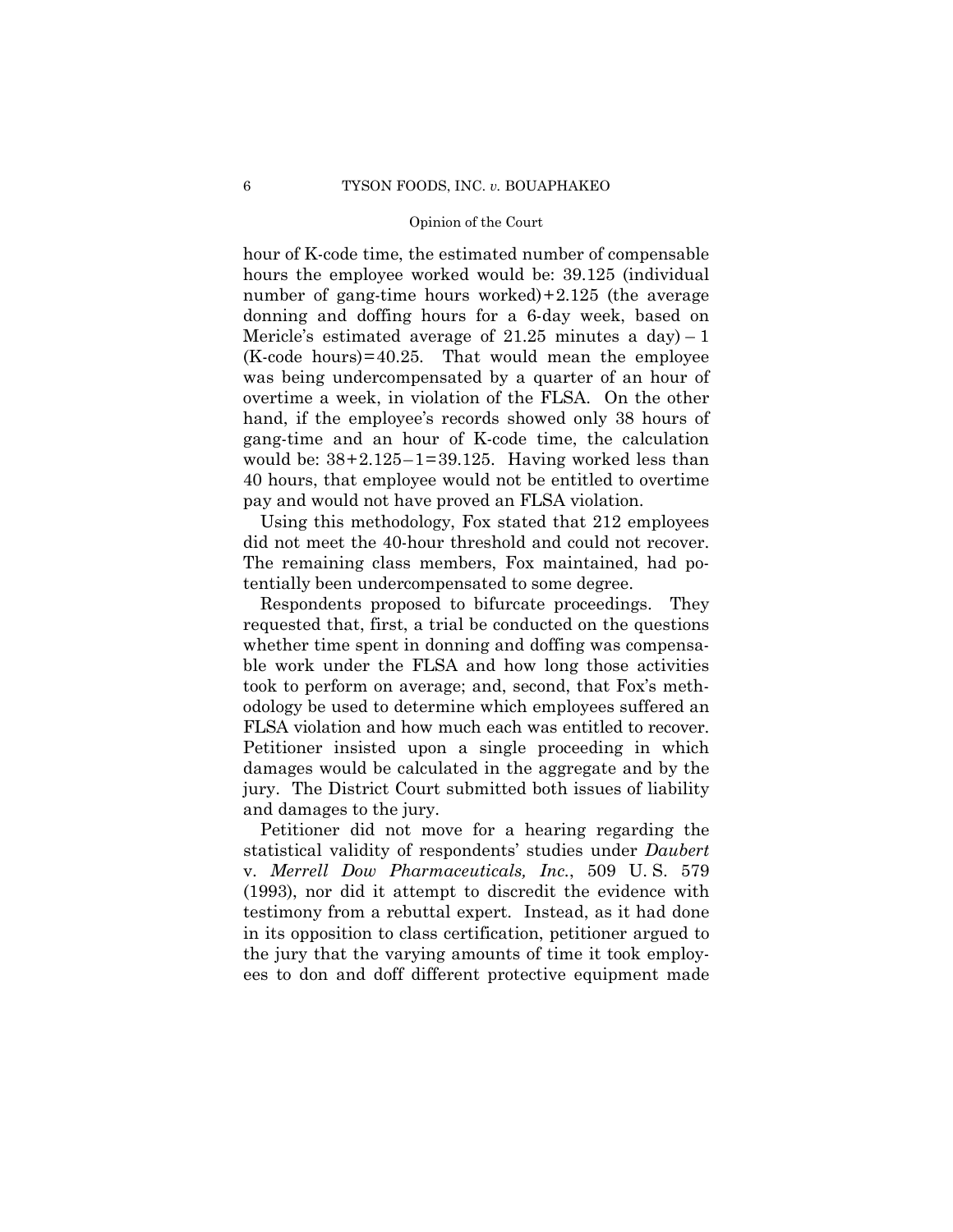the lawsuit too speculative for classwide recovery. Petitioner also argued that Mericle's study overstated the average donning and doffing time. The jury was instructed that nontestifying members of the class could only recover if the evidence established they "suffered the same harm as a result of the same unlawful decision or policy." App. 471–472.

Fox's calculations supported an aggregate award of approximately \$6.7 million in unpaid wages. The jury returned a special verdict finding that time spent in donning and doffing protective gear at the beginning and end of the day was compensable work but that time during meal breaks was not. The jury more than halved the damages recommended by Fox. It awarded the class about \$2.9 million in unpaid wages. That damages award has not yet been disbursed to the individual employees.

Tyson moved to set aside the jury verdict, arguing, among other things, that, in light of the variation in donning and doffing time, the classes should not have been certified. The District Court denied Tyson's motion, and the Court of Appeals for the Eighth Circuit affirmed the judgment and the award.

The Court of Appeals recognized that a verdict for the employees "require[d] inference" from their representative proof, but it held that "this inference is allowable under *Anderson* v. *Mt. Clemens Pottery Co.*, 328 U. S. 680, 686– 688 (1946)." 765 F. 3d 791, 797 (2014). The Court of Appeals rejected petitioner's challenge to the sufficiency of the evidence for similar reasons, holding that, under the facts of this case, the jury could have drawn "a 'reasonable inference' of class-wide liability." *Id.*, at 799 (quoting *Anderson* v. *Mt. Clemens Pottery Co.*, 328 U. S. 680, 687 (1946)). Judge Beam dissented, stating that, in his view, the class should not have been certified.

For the reasons that follow, this Court now affirms.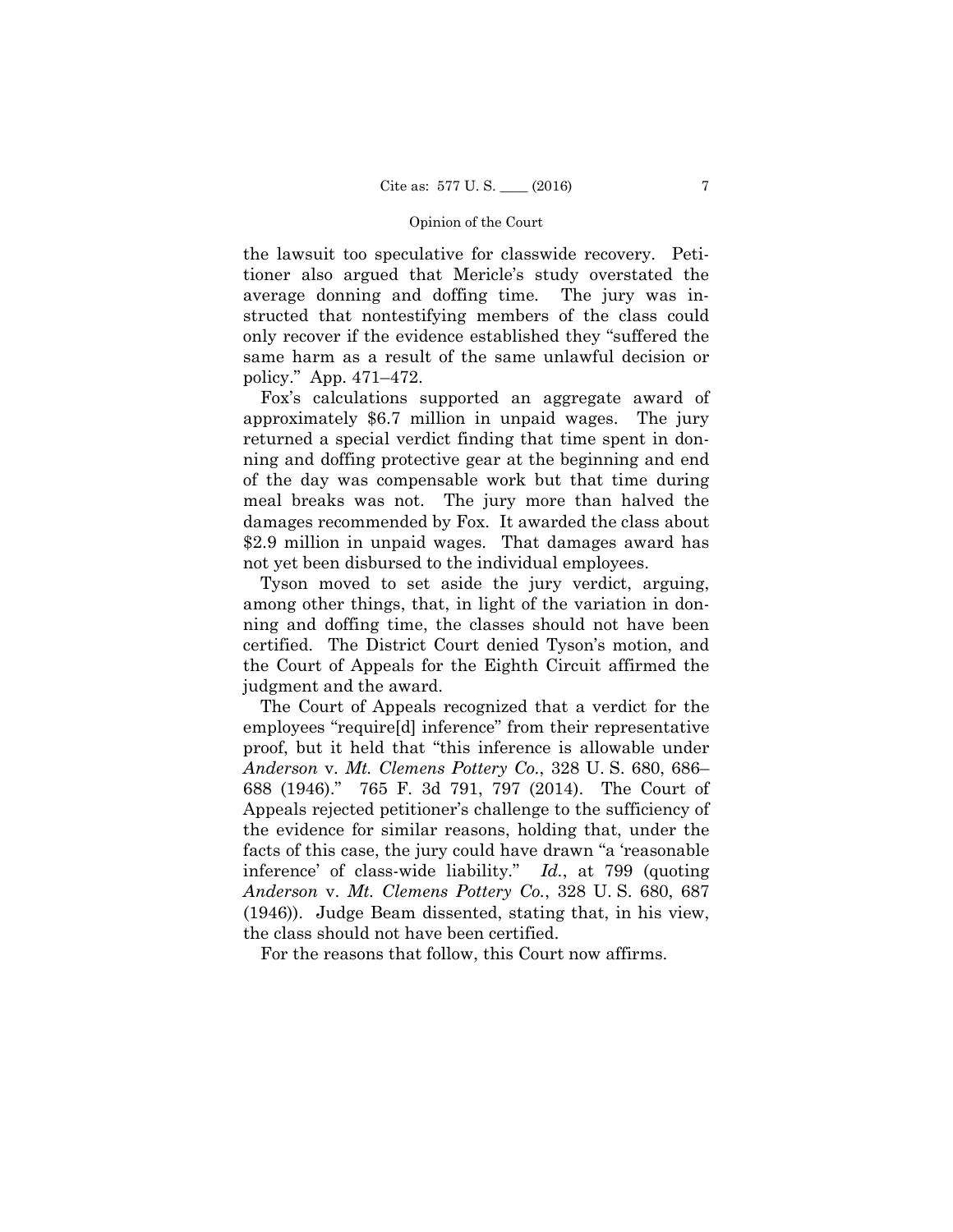### II

Petitioner challenges the class certification of the statelaw claims and the certification of the FLSA collective action. The parties do not dispute that the standard for certifying a collective action under the FLSA is no more stringent than the standard for certifying a class under the Federal Rules of Civil Procedure. This opinion assumes, without deciding, that this is correct. For purposes of this case then, if certification of respondents' class action under the Federal Rules was proper, certification of the collective action was proper as well.

Furthermore, as noted above, Iowa's Wage Payment Collection Law was used in this litigation as a state-law mechanism for recovery of FLSA-mandated overtime pay. The parties do not dispute that, in order to prove a violation of the Iowa statute, the employees had to do no more than demonstrate a violation of the FLSA. In this opinion, then, no distinction is made between the requirements for the class action raising the state-law claims and the collective action raising the federal claims.

## A

Federal Rule of Civil Procedure 23(b)(3) requires that, before a class is certified under that subsection, a district court must find that "questions of law or fact common to class members predominate over any questions affecting only individual members." The "predominance inquiry tests whether proposed classes are sufficiently cohesive to warrant adjudication by representation*.*" *Amchem Products, Inc.* v. *Windsor*, 521 U. S. 591, 623 (1997). This calls upon courts to give careful scrutiny to the relation between common and individual questions in a case. An individual question is one where "members of a proposed class will need to present evidence that varies from member to member," while a common question is one where "the same evidence will suffice for each member to make a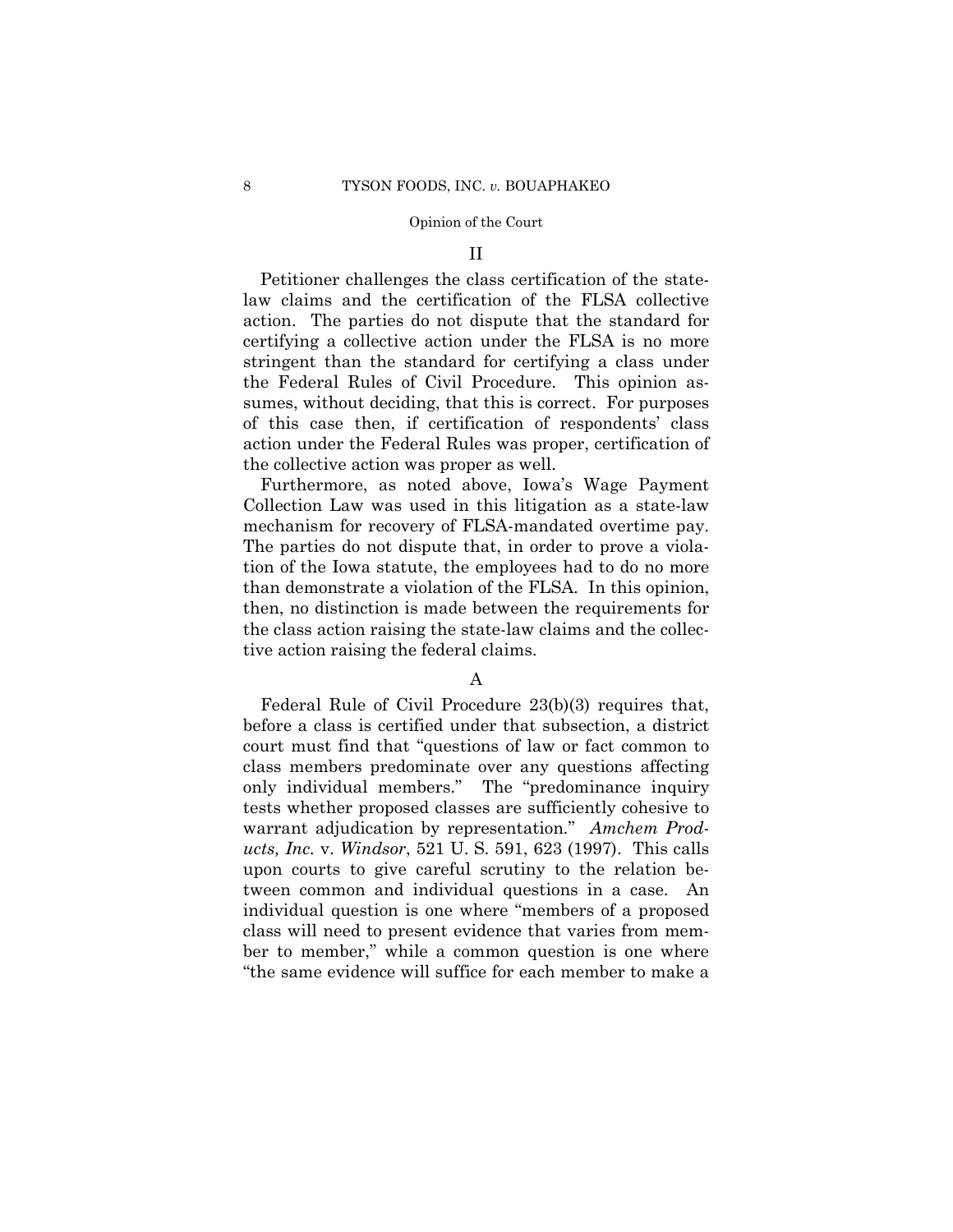prima facie showing [or] the issue is susceptible to generalized, class-wide proof." 2 W. Rubenstein, Newberg on Class Actions §4:50, pp. 196–197 (5th ed. 2012) (internal quotation marks omitted). The predominance inquiry "asks whether the common, aggregation-enabling, issues in the case are more prevalent or important than the noncommon, aggregation-defeating, individual issues." *Id.,* §4:49, at 195–196. When "one or more of the central issues in the action are common to the class and can be said to predominate, the action may be considered proper under Rule 23(b)(3) even though other important matters will have to be tried separately, such as damages or some affirmative defenses peculiar to some individual class members." 7AA C. Wright, A. Miller, & M. Kane, Federal Practice and Procedure §1778, pp. 123–124 (3d ed. 2005) (footnotes omitted).

Here, the parties do not dispute that there are important questions common to all class members, the most significant of which is whether time spent donning and doffing the required protective gear is compensable work under the FLSA. Cf. *IBP, Inc.* v. *Alvarez*, 546 U. S. 21 (2005) (holding that time spent walking between the locker room and the production area after donning protective gear is compensable work under the FLSA). To be entitled to recovery, however, each employee must prove that the amount of time spent donning and doffing, when added to his or her regular hours, amounted to more than 40 hours in a given week. Petitioner argues that these necessarily person-specific inquiries into individual work time predominate over the common questions raised by respondents' claims, making class certification improper.

Respondents counter that these individual inquiries are unnecessary because it can be assumed each employee donned and doffed for the same average time observed in Mericle's sample. Whether this inference is permissible becomes the central dispute in this case. Petitioner con-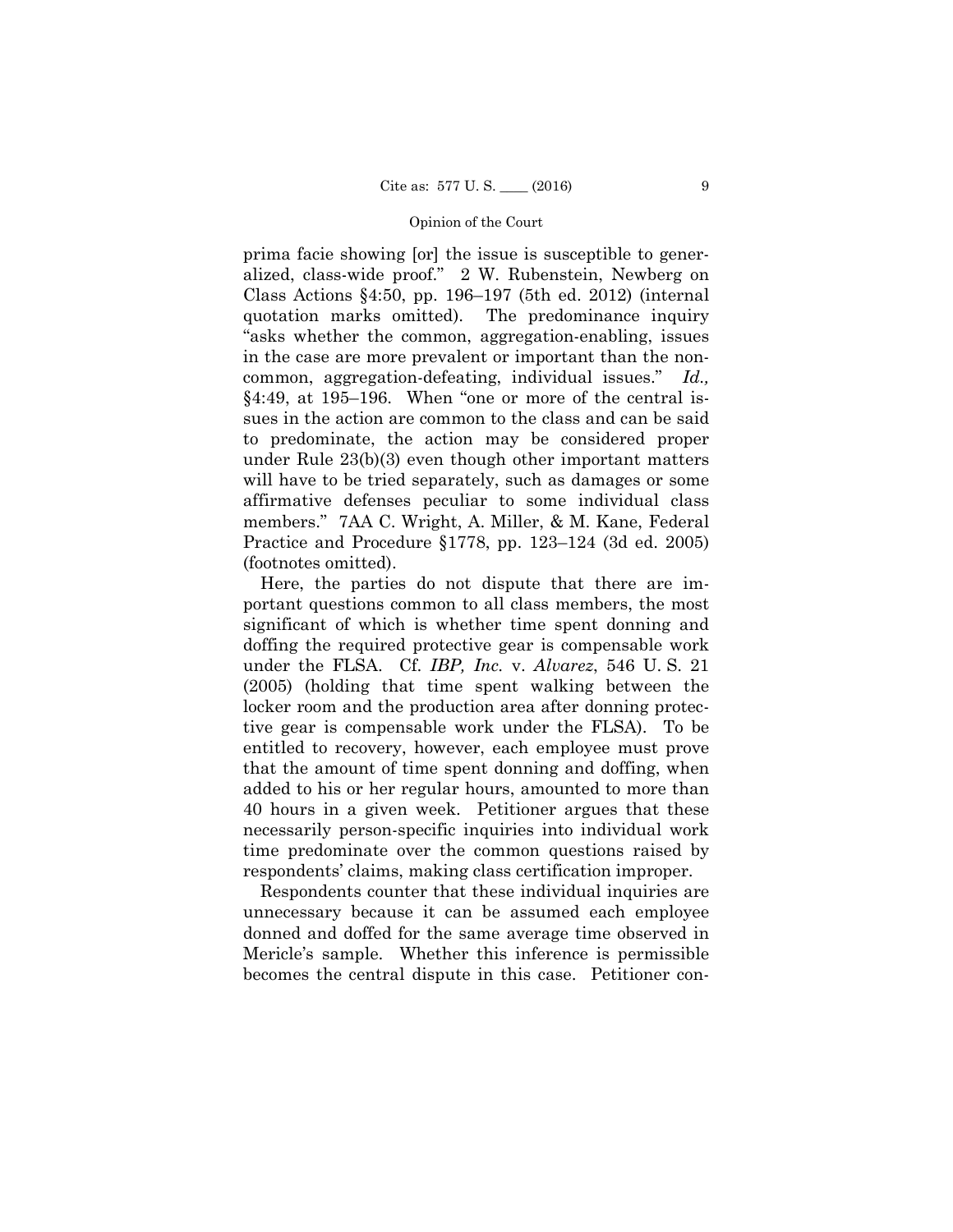tends that Mericle's study manufactures predominance by assuming away the very differences that make the case inappropriate for classwide resolution. Reliance on a representative sample, petitioner argues, absolves each employee of the responsibility to prove personal injury, and thus deprives petitioner of any ability to litigate its defenses to individual claims.

Calling this unfair, petitioner and various of its *amici* maintain that the Court should announce a broad rule against the use in class actions of what the parties call representative evidence. A categorical exclusion of that sort, however, would make little sense. A representative or statistical sample, like all evidence, is a means to establish or defend against liability. Its permissibility turns not on the form a proceeding takes—be it a class or individual action—but on the degree to which the evidence is reliable in proving or disproving the elements of the relevant cause of action. See Fed. Rules Evid. 401, 403, and 702.

It follows that the Court would reach too far were it to establish general rules governing the use of statistical evidence, or so-called representative evidence, in all classaction cases. Evidence of this type is used in various substantive realms of the law. Brief for Complex Litigation Law Professors as *Amici Curiae* 5–9; Brief for Economists et al. as *Amici Curiae* 8–10. Whether and when statistical evidence can be used to establish classwide liability will depend on the purpose for which the evidence is being introduced and on "the elements of the underlying cause of action," *Erica P. John Fund, Inc.* v. *Halliburton Co.*, 563 U. S. 804, 809 (2011).

In many cases, a representative sample is "the only practicable means to collect and present relevant data" establishing a defendant's liability. Manual of Complex Litigation  $$11.493$ , p. 102 (4th ed. 2004). In a case where representative evidence is relevant in proving a plaintiff 's individual claim, that evidence cannot be deemed im-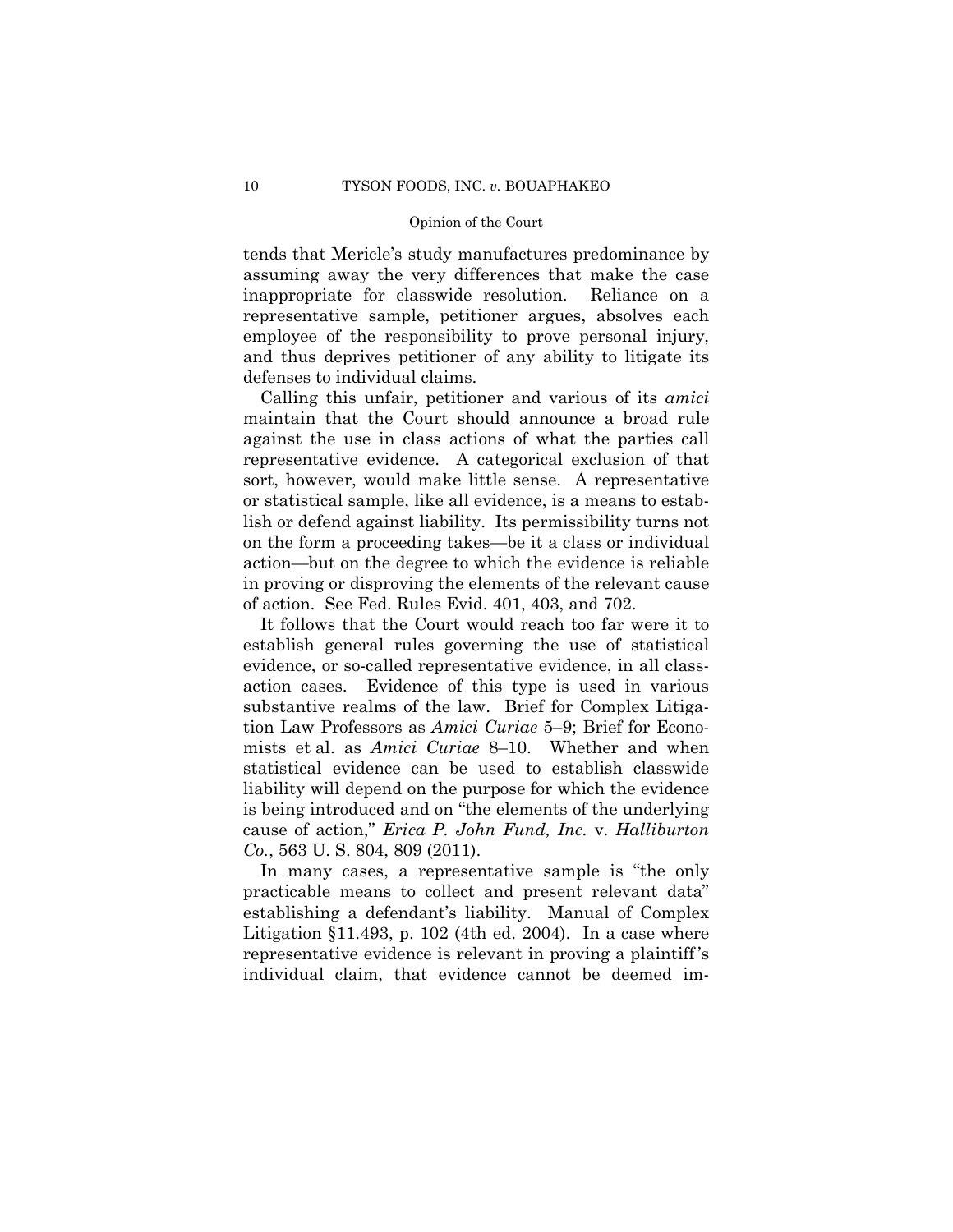proper merely because the claim is brought on behalf of a class. To so hold would ignore the Rules Enabling Act's pellucid instruction that use of the class device cannot "abridge  $\ldots$  any substantive right." 28 U.S.C.  $\S 2072(b)$ .

One way for respondents to show, then, that the sample relied upon here is a permissible method of proving classwide liability is by showing that each class member could have relied on that sample to establish liability if he or she had brought an individual action. If the sample could have sustained a reasonable jury finding as to hours worked in each employee's individual action, that sample is a permissible means of establishing the employees' hours worked in a class action.

This Court's decision in *Anderson* v. *Mt. Clemens* explains why Mericle's sample was permissible in the circumstances of this case. In *Mt. Clemens*, 7 employees and their union, seeking to represent over 300 others, brought a collective action against their employer for failing to compensate them for time spent walking to and from their workstations. The variance in walking time among workers was alleged to be upwards of 10 minutes a day, which is roughly consistent with the variances in donning and doffing times here. 328 U. S., at 685.

The Court in *Mt. Clemens* held that when employers violate their statutory duty to keep proper records, and employees thereby have no way to establish the time spent doing uncompensated work, the "remedial nature of [the FLSA] and the great public policy which it embodies . . . militate against making" the burden of proving uncompensated work "an impossible hurdle for the employee." *Id.*, at 687; see also *Hoffmann-La Roche Inc.* v. *Sperling*, 493 U. S. 165, 173 (1989) ("The broad remedial goal of the statute should be enforced to the full extent of its terms"). Instead of punishing "the employee by denying him any recovery on the ground that he is unable to prove the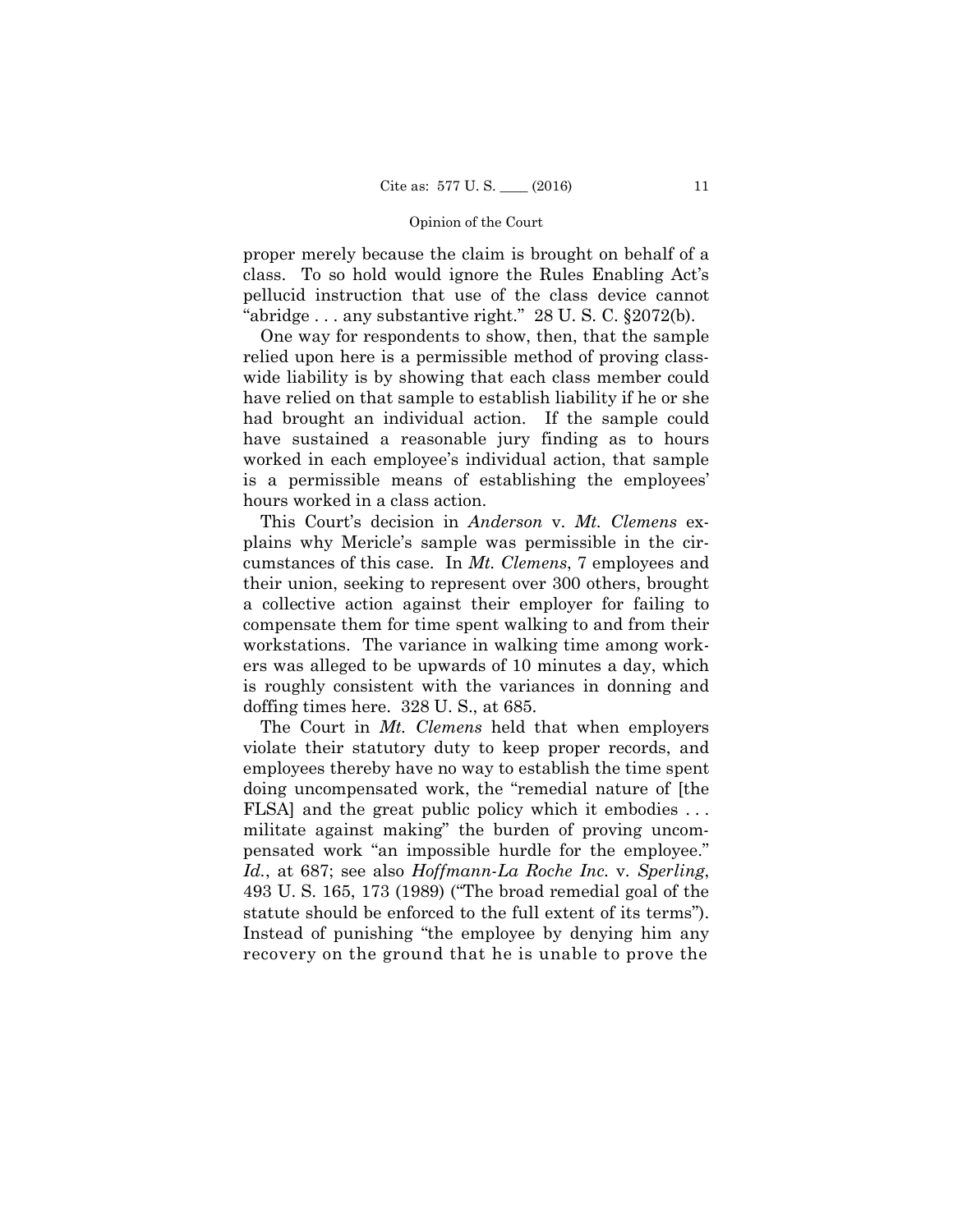precise extent of uncompensated work," the Court held "an employee has carried out his burden if he proves that he has in fact performed work for which he was improperly compensated and if he produces sufficient evidence to show the amount and extent of that work as a matter of just and reasonable inference." 328 U. S., at 687. Under these circumstances, "[t]he burden then shifts to the employer to come forward with evidence of the precise amount of work performed or with evidence to negative the reasonableness of the inference to be drawn from the employee's evidence." *Id*., at 687–688.

In this suit, as in *Mt. Clemens*, respondents sought to introduce a representative sample to fill an evidentiary gap created by the employer's failure to keep adequate records. If the employees had proceeded with 3,344 individual lawsuits, each employee likely would have had to introduce Mericle's study to prove the hours he or she worked. Rather than absolving the employees from proving individual injury, the representative evidence here was a permissible means of making that very showing.

Reliance on Mericle's study did not deprive petitioner of its ability to litigate individual defenses. Since there were no alternative means for the employees to establish their hours worked, petitioner's primary defense was to show that Mericle's study was unrepresentative or inaccurate. That defense is itself common to the claims made by all class members. Respondents' "failure of proof on th[is] common question" likely would have ended "the litigation and thus [would not have] cause[d] individual questions . . . to overwhelm questions common to the class." *Amgen Inc.* v. *Connecticut Retirement Plans and Trust Funds*, 568 U. S.  $\_\_\_\_\_\_\_\_\_\$  (2013) (slip op., at 11). When, as here, "the concern about the proposed class is not that it exhibits some fatal dissimilarity but, rather, a fatal similarity—[an alleged] failure of proof as to an element of the plaintiffs' cause of action—courts should engage that question as a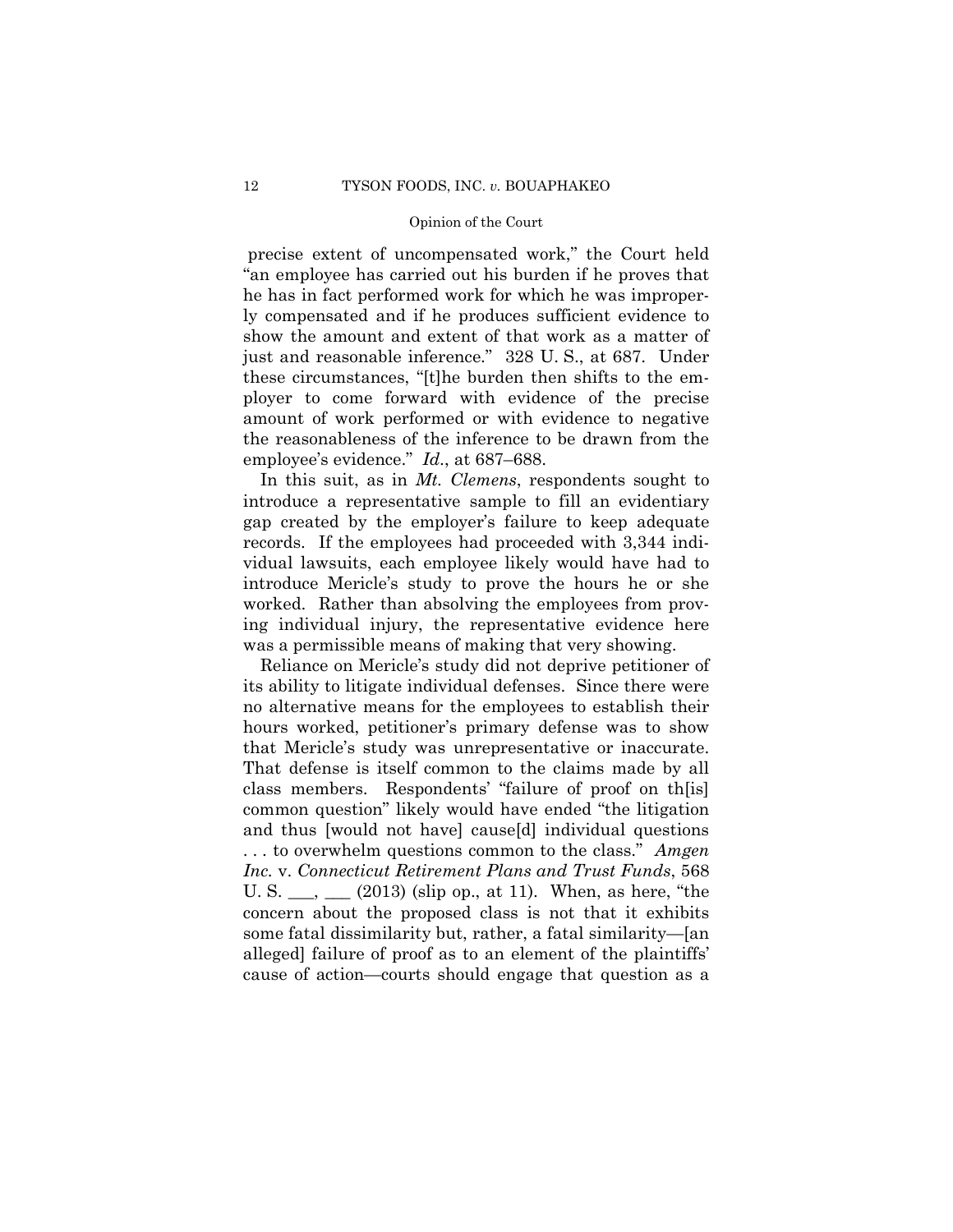matter of summary judgment, not class certification." Nagareda, Class Certification in the Age of Aggregate Proof, 84 N. Y. U. L. Rev. 97, 107 (2009)*.*

Petitioner's reliance on *Wal-Mart Stores, Inc.* v. *Dukes*, 564 U. S. 338 (2011), is misplaced. *Wal-Mart* does not stand for the broad proposition that a representative sample is an impermissible means of establishing classwide liability.

*Wal-Mart* involved a nationwide Title VII class of over  $1\frac{1}{2}$  million employees. In reversing class certification, this Court did not reach Rule 23(b)(3)'s predominance prong, holding instead that the class failed to meet even Rule 23(a)'s more basic requirement that class members share a common question of fact or law. The plaintiffs in *Wal-Mart* did not provide significant proof of a common policy of discrimination to which each employee was subject. "The only corporate policy that the plaintiffs' evidence convincingly establishe[d was] Wal-Mart's 'policy' of allowing discretion by local supervisors over employment matters"; and even then, the plaintiffs could not identify "a common mode of exercising discretion that pervade[d] the entire company." *Id.,* at 355–356 (emphasis deleted).

The plaintiffs in *Wal-Mart* proposed to use representative evidence as a means of overcoming this absence of a common policy. Under their proposed methodology, a "sample set of the class members would be selected, as to whom liability for sex discrimination and the backpay owing as a result would be determined in depositions supervised by a master." *Id.,* at 367. The aggregate damages award was to be derived by taking the "percentage of claims determined to be valid" from this sample and applying it to the rest of the class, and then multiplying the "number of (presumptively) valid claims" by "the average backpay award in the sample set." *Ibid*. The Court held that this "Trial By Formula" was contrary to the Rules Enabling Act because it "'enlarge[d]'" the class members'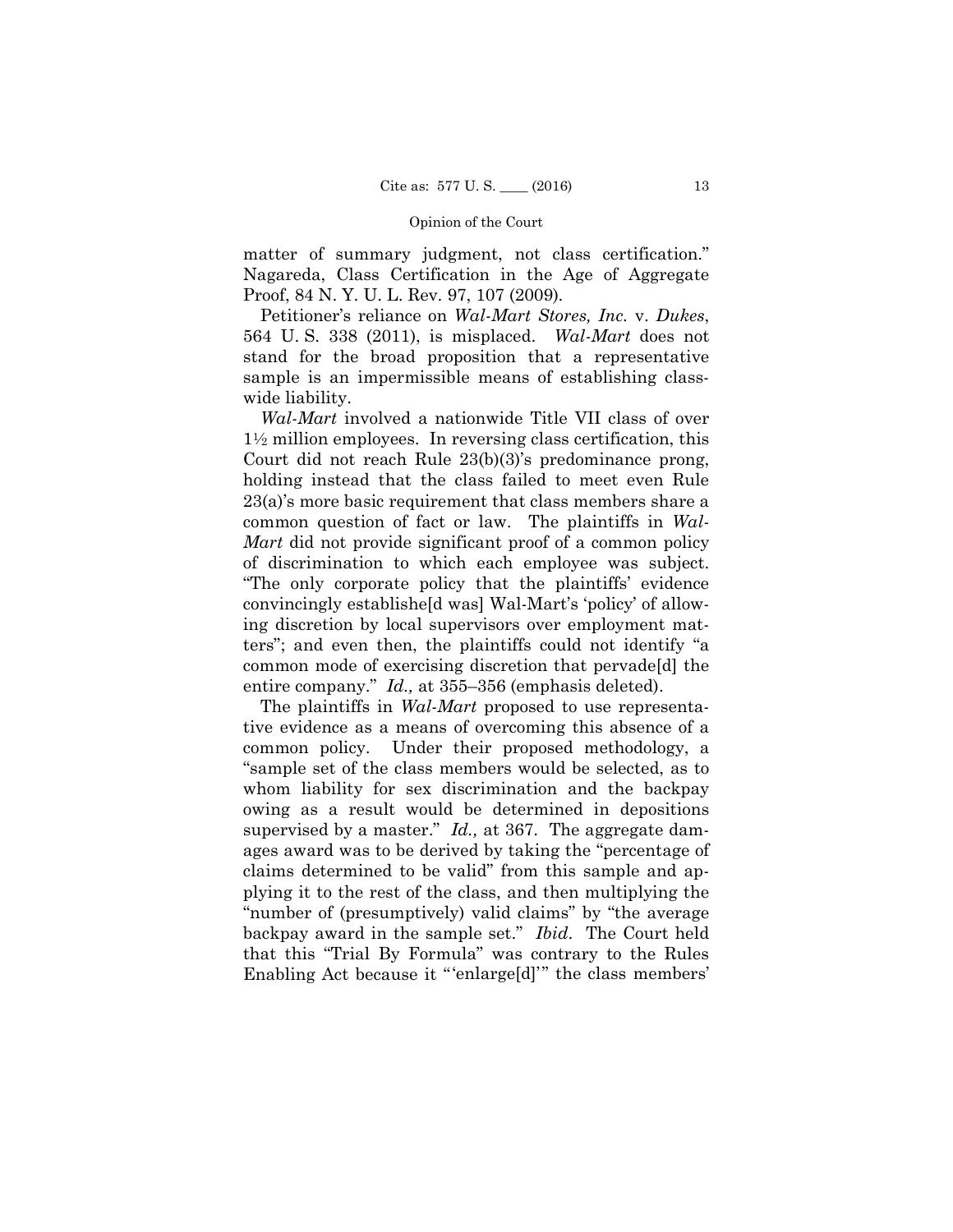"'substantive right[s]'" and deprived defendants of their right to litigate statutory defenses to individual claims. *Ibid.*

The Court's holding in the instant case is in accord with *Wal-Mart*. The underlying question in *Wal-Mart*, as here, was whether the sample at issue could have been used to establish liability in an individual action. Since the Court held that the employees were not similarly situated, none of them could have prevailed in an individual suit by relying on depositions detailing the ways in which other employees were discriminated against by their particular store managers. By extension, if the employees had brought  $1\frac{1}{2}$  million individual suits, there would be little or no role for representative evidence. Permitting the use of that sample in a class action, therefore, would have violated the Rules Enabling Act by giving plaintiffs and defendants different rights in a class proceeding than they could have asserted in an individual action.

In contrast, the study here could have been sufficient to sustain a jury finding as to hours worked if it were introduced in each employee's individual action. While the experiences of the employees in *Wal-Mart* bore little relationship to one another, in this case each employee worked in the same facility, did similar work, and was paid under the same policy. As *Mt. Clemens* confirms, under these circumstances the experiences of a subset of employees can be probative as to the experiences of all of them.

This is not to say that all inferences drawn from representative evidence in an FLSA case are "just and reasonable." *Mt. Clemens*, 328 U. S., at 687. Representative evidence that is statistically inadequate or based on implausible assumptions could not lead to a fair or accurate estimate of the uncompensated hours an employee has worked. Petitioner, however, did not raise a challenge to respondents' experts' methodology under *Daubert*; and, as a result, there is no basis in the record to conclude it was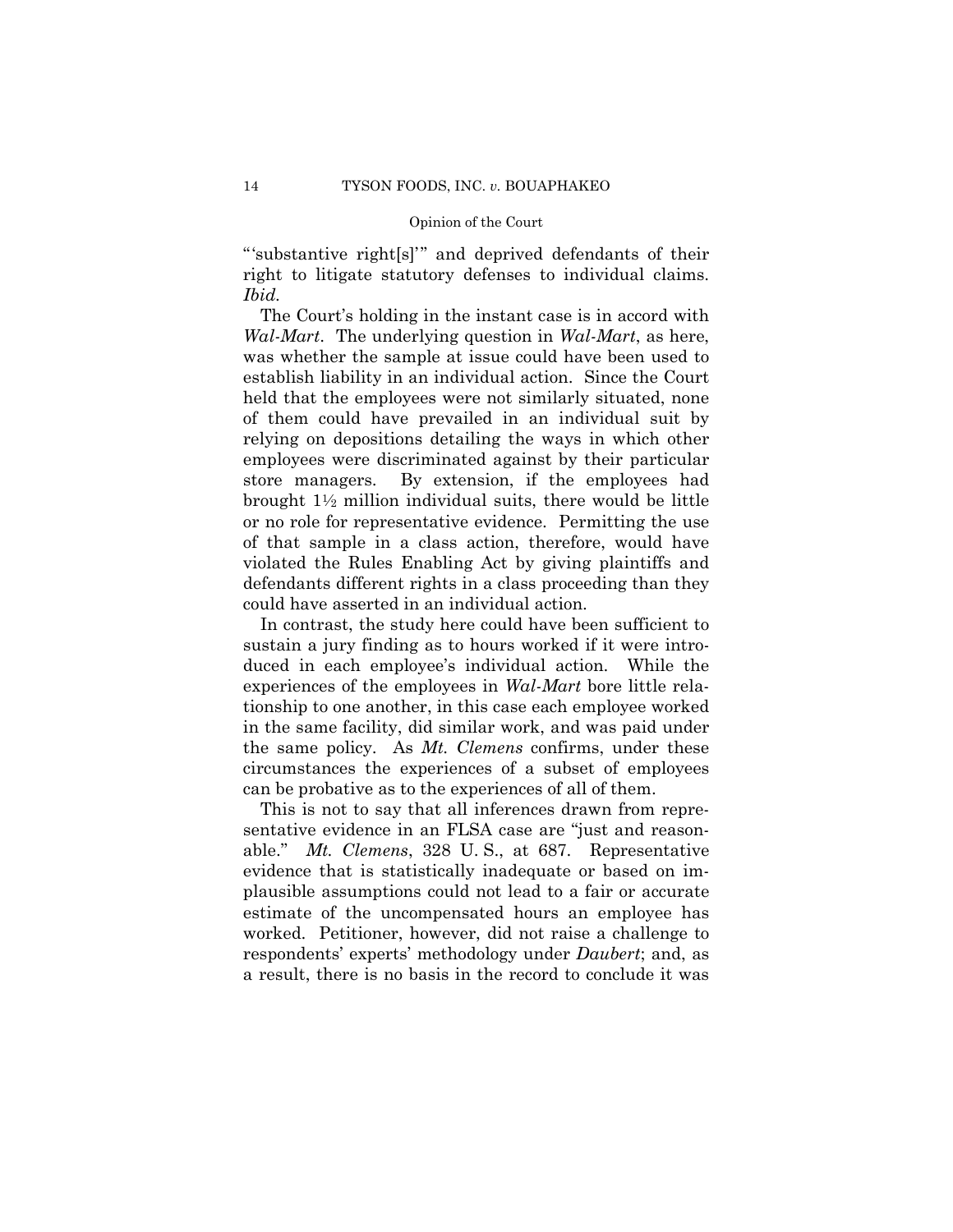legal error to admit that evidence.

Once a district court finds evidence to be admissible, its persuasiveness is, in general, a matter for the jury. Reasonable minds may differ as to whether the average time Mericle calculated is probative as to the time actually worked by each employee. Resolving that question, however, is the near-exclusive province of the jury. The District Court could have denied class certification on this ground only if it concluded that no reasonable juror could have believed that the employees spent roughly equal time donning and doffing. Cf. *Anderson* v. *Liberty Lobby, Inc.*, 477 U. S. 242, 250–252 (1986). The District Court made no such finding, and the record here provides no basis for this Court to second-guess that conclusion.

The Court reiterates that, while petitioner, respondents, or their respective *amici* may urge adoption of broad and categorical rules governing the use of representative and statistical evidence in class actions, this case provides no occasion to do so. Whether a representative sample may be used to establish classwide liability will depend on the purpose for which the sample is being introduced and on the underlying cause of action. In FLSA actions, inferring the hours an employee has worked from a study such as Mericle's has been permitted by the Court so long as the study is otherwise admissible. *Mt. Clemens*, *supra*, at 687; see also Fed. Rules Evid. 402 and 702. The fairness and utility of statistical methods in contexts other than those presented here will depend on facts and circumstances particular to those cases.

B

In its petition for certiorari petitioner framed its second question presented as whether a class may be certified if it contains "members who were not injured and have no legal right to any damages." Pet. for Cert. i. In its merits brief, however, petitioner reframes its argument. It now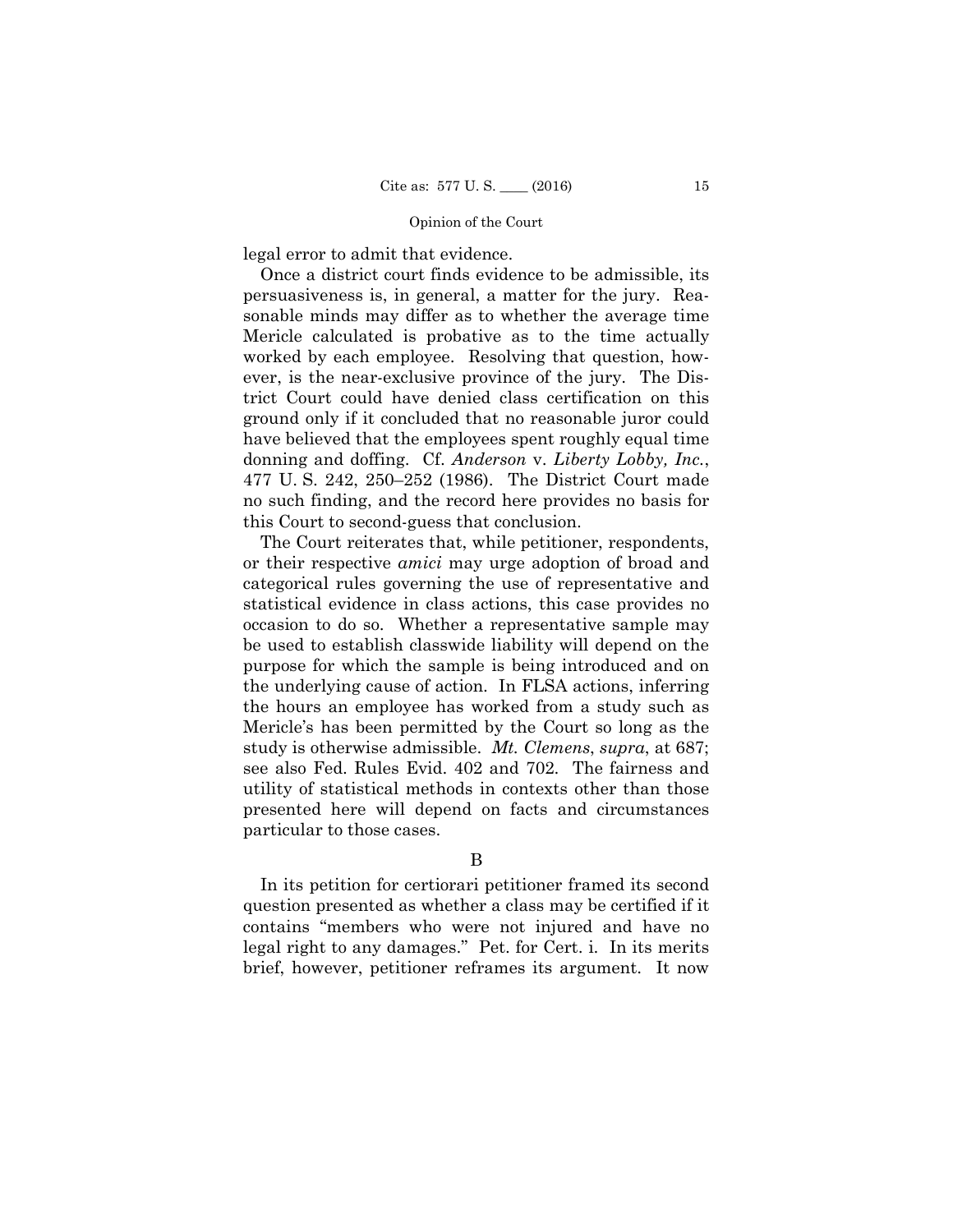concedes that "[t]he fact that federal courts lack authority to compensate persons who cannot prove injury does not mean that a class action (or collective action) can never be certified in the absence of proof that all class members were injured." Brief for Petitioner 49. In light of petitioner's abandonment of its argument from the petition, the Court need not, and does not, address it.

Petitioner's new argument is that, "where class plaintiffs cannot offer" proof that all class members are injured, "they must demonstrate instead that there is some mechanism to identify the uninjured class members prior to judgment and ensure that uninjured members (1) do not contribute to the size of any damage award and (2) cannot recover such damages." *Ibid.* Petitioner contends that respondents have not demonstrated any mechanism for ensuring that uninjured class members do not recover damages here.

Petitioner's new argument is predicated on the assumption that the damages award cannot be apportioned so that only those class members who suffered an FLSA violation recover. According to petitioner, because Fox's mechanism for determining who had worked over 40 hours depended on Mericle's estimate of donning and doffing time, and because the jury must have rejected Mericle's estimate when it reduced the damages award by more than half, it will not be possible to know which workers are entitled to share in the award.

As petitioner and its *amici* stress, the question whether uninjured class members may recover is one of great importance. See, *e.g.,* Brief for Consumer Data Industry Association as *Amicus Curiae*. It is not, however, a question yet fairly presented by this case, because the damages award has not yet been disbursed, nor does the record indicate how it will be disbursed.

Respondents allege there remain ways of distributing the award to only those individuals who worked more than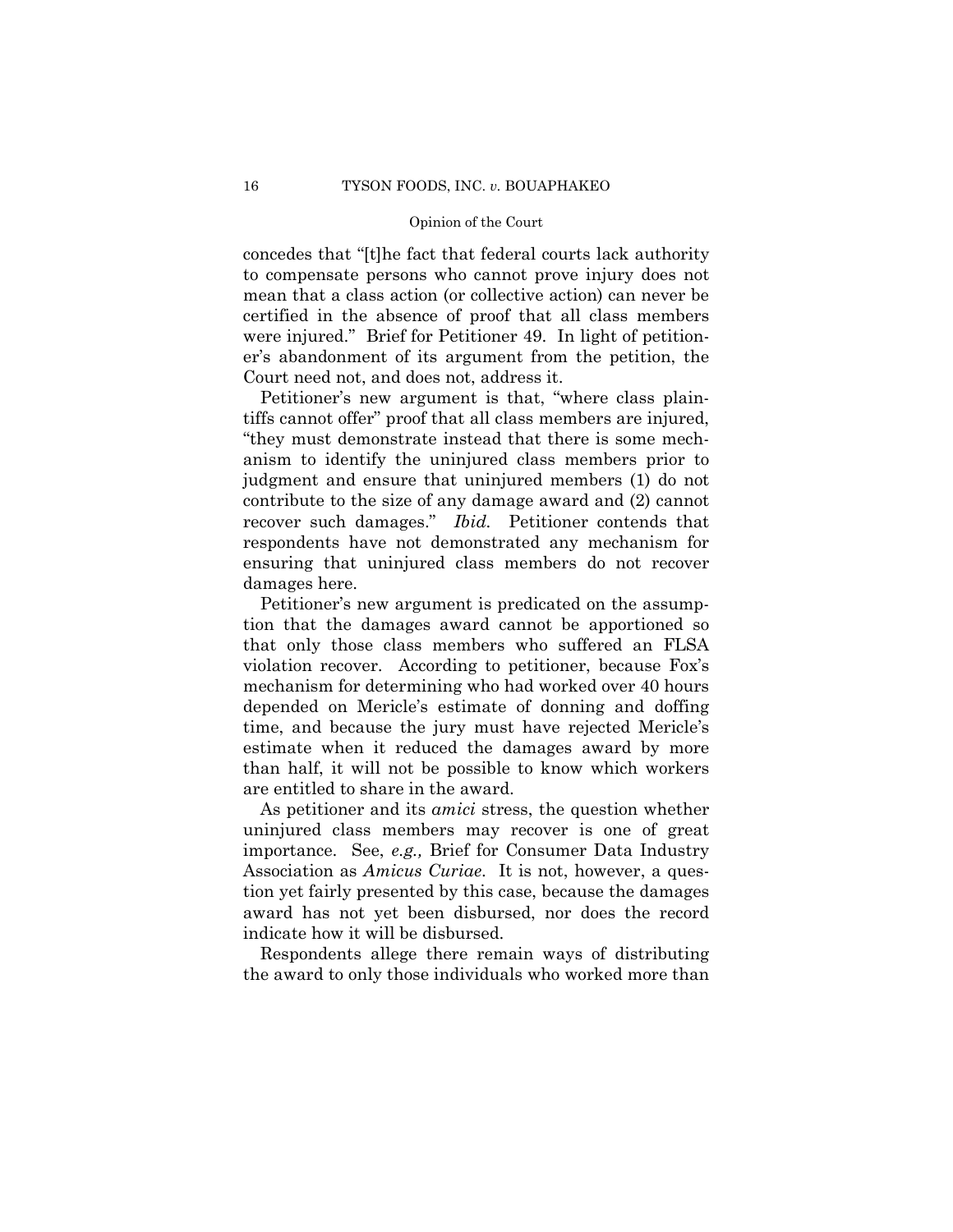40 hours. For example, by working backwards from the damages award, and assuming each employee donned and doffed for an identical amount of time (an assumption that follows from the jury's finding that the employees suffered equivalent harm under the policy), it may be possible to calculate the average donning and doffing time the jury necessarily must have found, and then apply this figure to each employee's known gang-time hours to determine which employees worked more than 40 hours.

Whether that or some other methodology will be successful in identifying uninjured class members is a question that, on this record, is premature. Petitioner may raise a challenge to the proposed method of allocation when the case returns to the District Court for disbursal of the award.

Finally, it bears emphasis that this problem appears to be one of petitioner's own making. Respondents proposed bifurcating between the liability and damages phases of this proceeding for the precise reason that it may be difficult to remove uninjured individuals from the class after an award is rendered. It was petitioner who argued against that option and now seeks to profit from the difficulty it caused. Whether, in light of the foregoing, any error should be deemed invited, is a question for the District Court to address in the first instance.

\* \* \*

The judgment of the Court of Appeals for the Eighth Circuit is affirmed, and the case is remanded for further proceedings consistent with this opinion.

*It is so ordered.*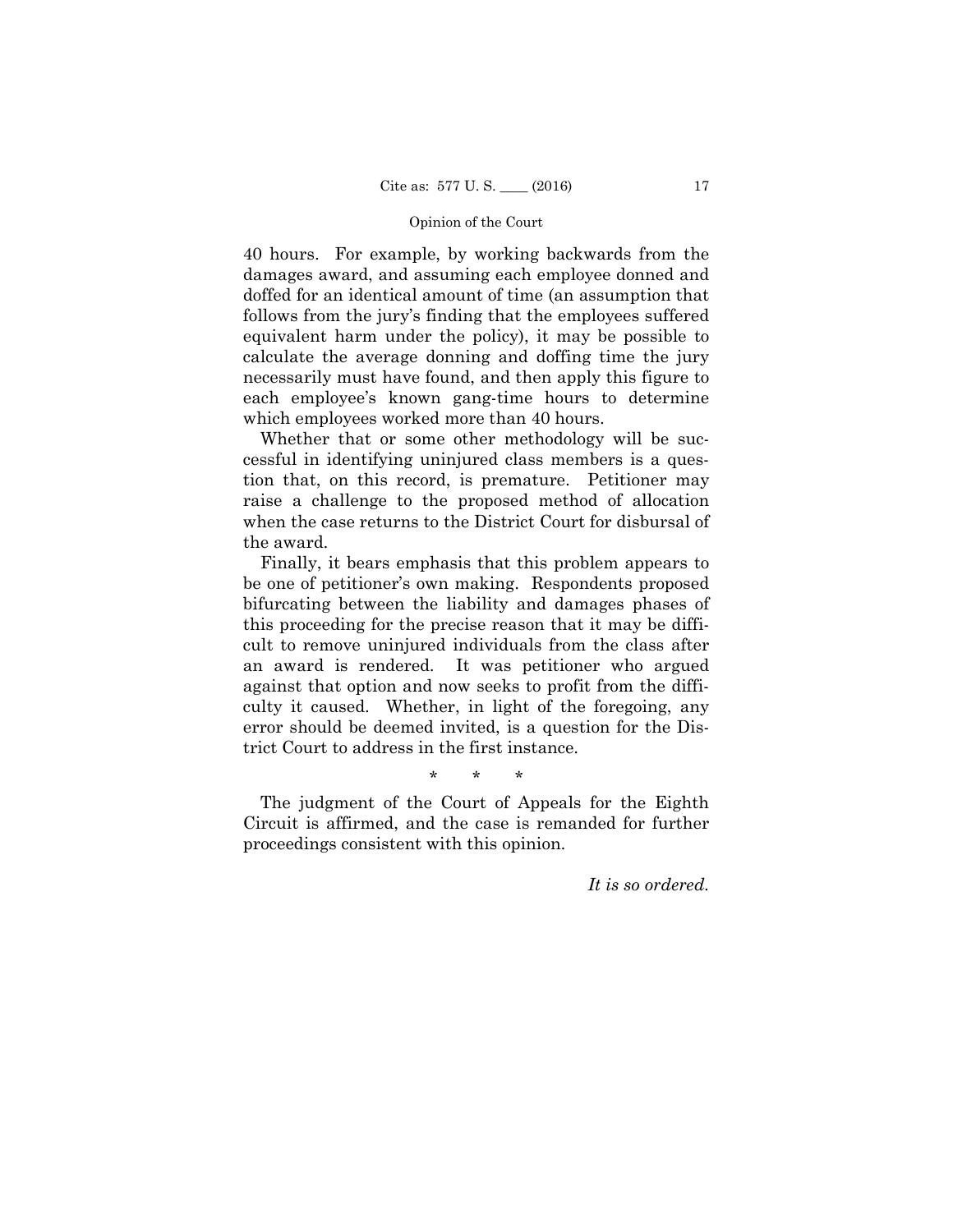### **SUPREME COURT OF THE UNITED STATES**  $\overline{\phantom{a}}$  , where  $\overline{\phantom{a}}$

### No. 14–1146  $\overline{\phantom{a}}$  , where  $\overline{\phantom{a}}$

## TYSON FOODS, INC., PETITIONER *v.* PEG BOUAPHAKEO, ET AL., INDIVIDUALLY AND ON BEHALF OF ALL OTHERS SIMILARLY SITUATED

### ON WRIT OF CERTIORARI TO THE UNITED STATES COURT OF APPEALS FOR THE EIGHTH CIRCUIT

### [March 22, 2016]

 CHIEF JUSTICE ROBERTS, with whom JUSTICE ALITO joins as to Part II, concurring.

 Petitioner Tyson Foods presents two primary arguments. First, it claims that class certification was improper because each individual plaintiff spent different amounts of time donning and doffing protective gear. Therefore, according to Tyson, whether and to what extent it owed damages to each individual employee for uncompensated overtime was not a question capable of resolution on a class-wide basis. Second, Tyson argues that the verdict cannot stand because, while no one disputes that the class as certified contains hundreds of uninjured employees, the plaintiffs have not come up with any way to ensure that those employees do not recover damages from the jury's lump-sum award.

The Court rejects the first argument and leaves the second for initial resolution by the lower courts. I join the Court's opinion in full. I write separately to explain my understanding of the Court's resolution of the case and to express my concern that the District Court may not be able to fashion a method for awarding damages only to those class members who suffered an actual injury.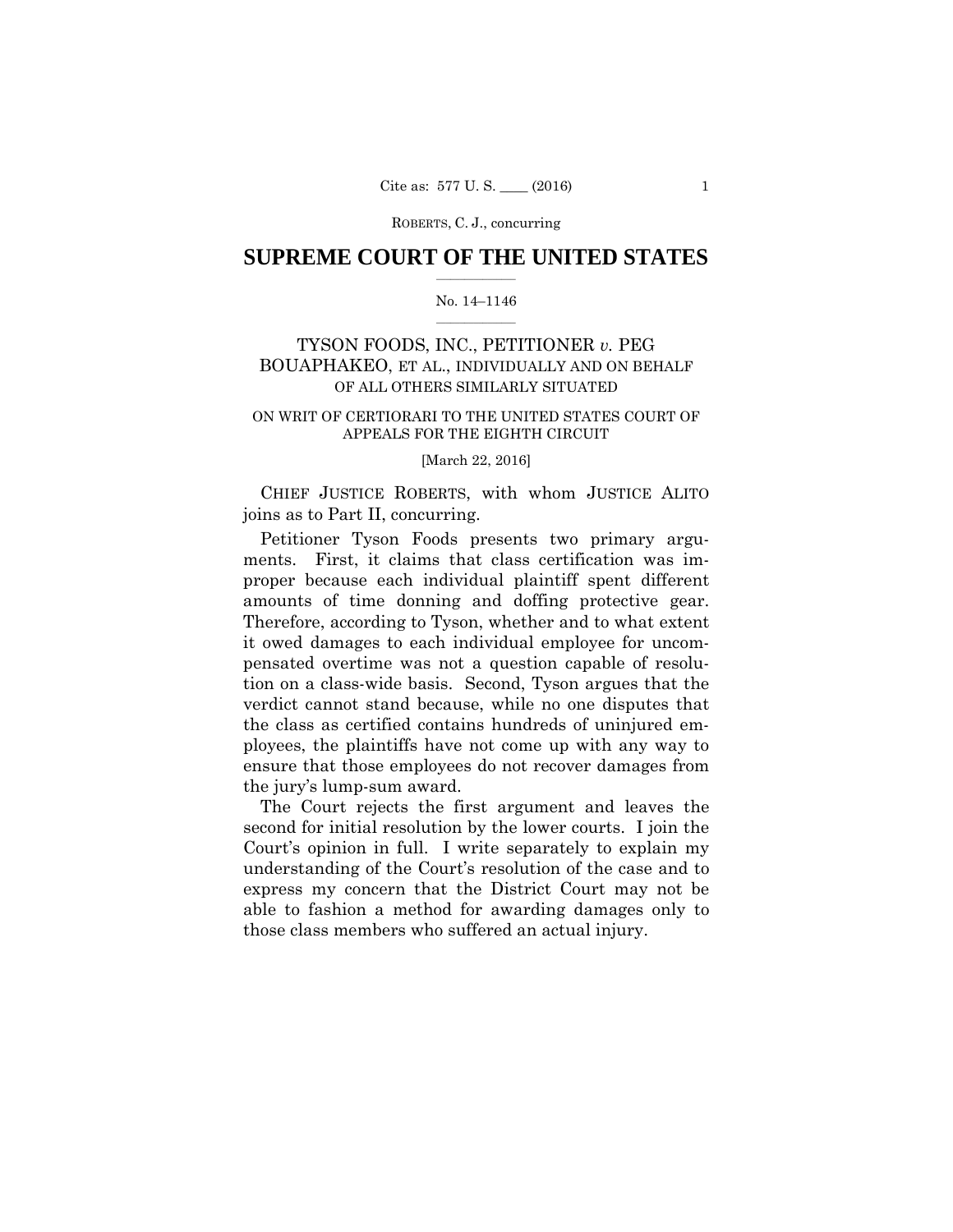I

A class may be certified under Federal Rule of Civil Procedure 23(b)(3) only if "questions of law or fact common to class members predominate over any questions affecting only individual members." A common question is one in which "the issue is susceptible to generalized, classwide proof." *Ante*, at 9 (quoting 2 W. Rubenstein, Newberg on Class Actions §4:50, pp. 196–197 (5th ed. 2012)) (internal quotation marks omitted).

To prove liability and damages, respondents had to establish the amount of compensable (but uncompensated) donning and doffing time for each individual plaintiff. The Court properly concludes that despite the differences in donning and doffing time for individual class members, respondents could adequately prove the amount of time for each individual through generalized, class-wide proof. That proof was Dr. Mericle's representative study. As the Court observes, "each class-member could have relied on that [study] to establish liability if he or she had brought an individual action." *Ante,* at 11. And when representative evidence would suffice to prove a plaintiff 's individual claim, that evidence cannot be deemed improper merely because the claim is brought as part of a class action. See *ante,* at 10–11.

 I agree with JUSTICE THOMAS that our decision in *Anderson* v. *Mt. Clemens Pottery Co.*, 328 U. S. 680 (1946), does not provide a "special, relaxed rule authorizing plaintiffs to use otherwise inadequate representative evidence in FLSA-based cases." *Post,* at 7 (dissenting opinion). But I do not read the Court's opinion to be inconsistent with that conclusion. Rather, I take the Court to conclude that Dr. Mericle's study constituted sufficient proof from which the jury could find "the amount and extent of [each individual respondent's] work as a matter of just and reasonable inference"—the same standard of proof that would apply in any case. *Ante,* at 12 (internal quotation marks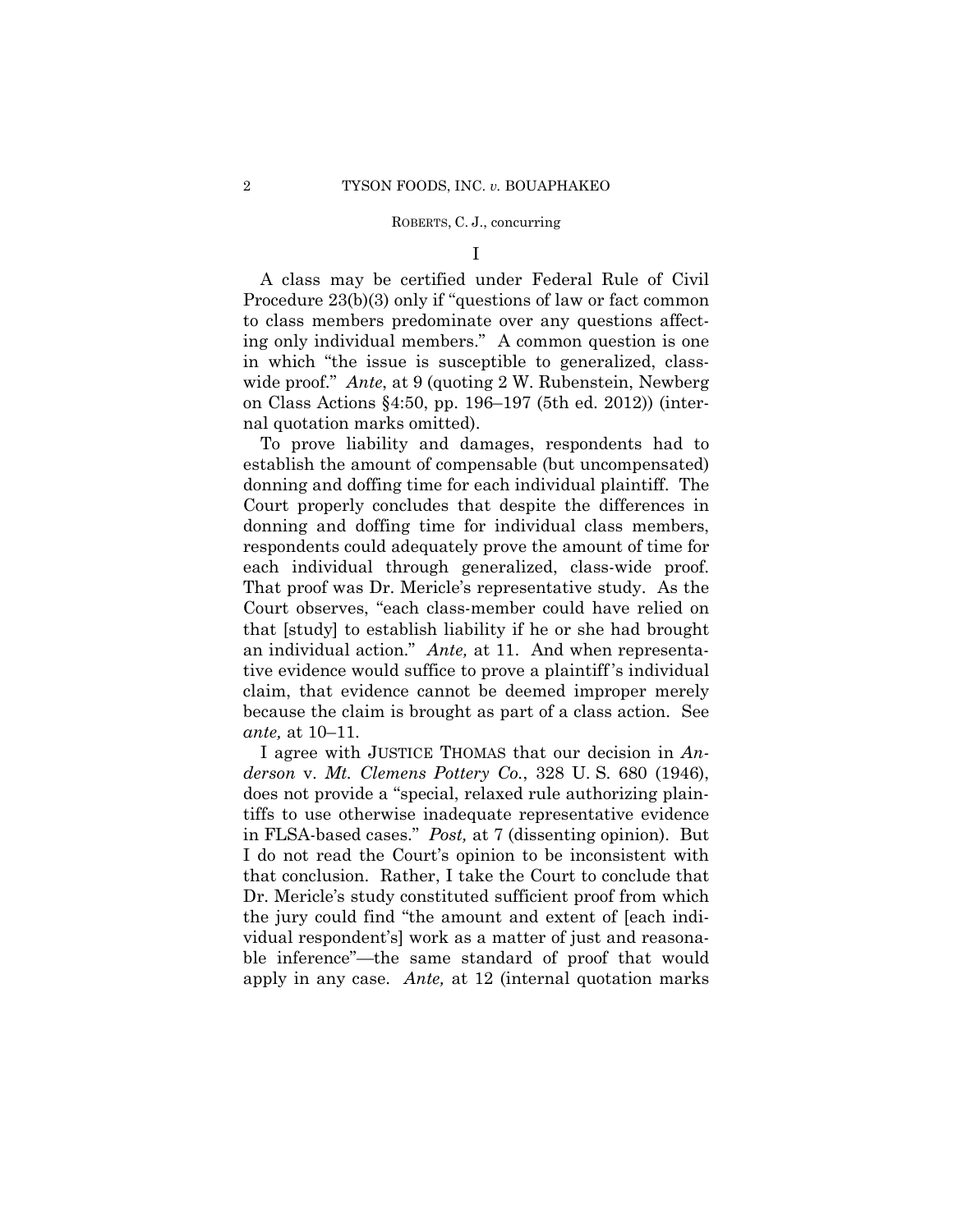omitted). It is with that understanding that I join the opinion of the Court.

### II

As for Tyson's second argument, it is undisputed that hundreds of class members suffered no injury in this case. See Brief for Respondents 52–53; Tr. of Oral Arg. 30. The question is: which ones? The only way to know is to figure out how much donning and doffing time the jury found Tyson owed the workers in each department. But the jury returned a lump-sum verdict of \$2.9 million on a classwide basis, without specifying any particular amount of donning and doffing time used to calculate that number. If we knew that the jury had accepted the plaintiffs' proposed average donning and doffing times in calculating the verdict, we could easily overcome this problem. But we know the jury did no such thing. And with no way to reverse engineer the verdict to determine how much donning and doffing time the jury found Tyson owed workers in each department, we do not know which plaintiffs the jury found to be injured (or not).

Tyson contends that unless the District Court can fashion a means of identifying those class members not entitled to damages, it must throw out the jury's verdict and decertify the class. I agree with the Court's decision to leave that issue to be addressed in the first instance by the District Court. But I am not convinced that the District Court will be able to devise a means of distributing the aggregate award only to injured class members.

As the Court explains, each plaintiff in this case suffered actual harm only if he: (1) was not compensated for at least some compensable donning and doffing time; *and* (2) worked more than 40 hours in a workweek, including any compensable donning and doffing time. See *ante*, at 16–17. In other words, it is not enough that a plaintiff was uncompensated for compensable donning and doffing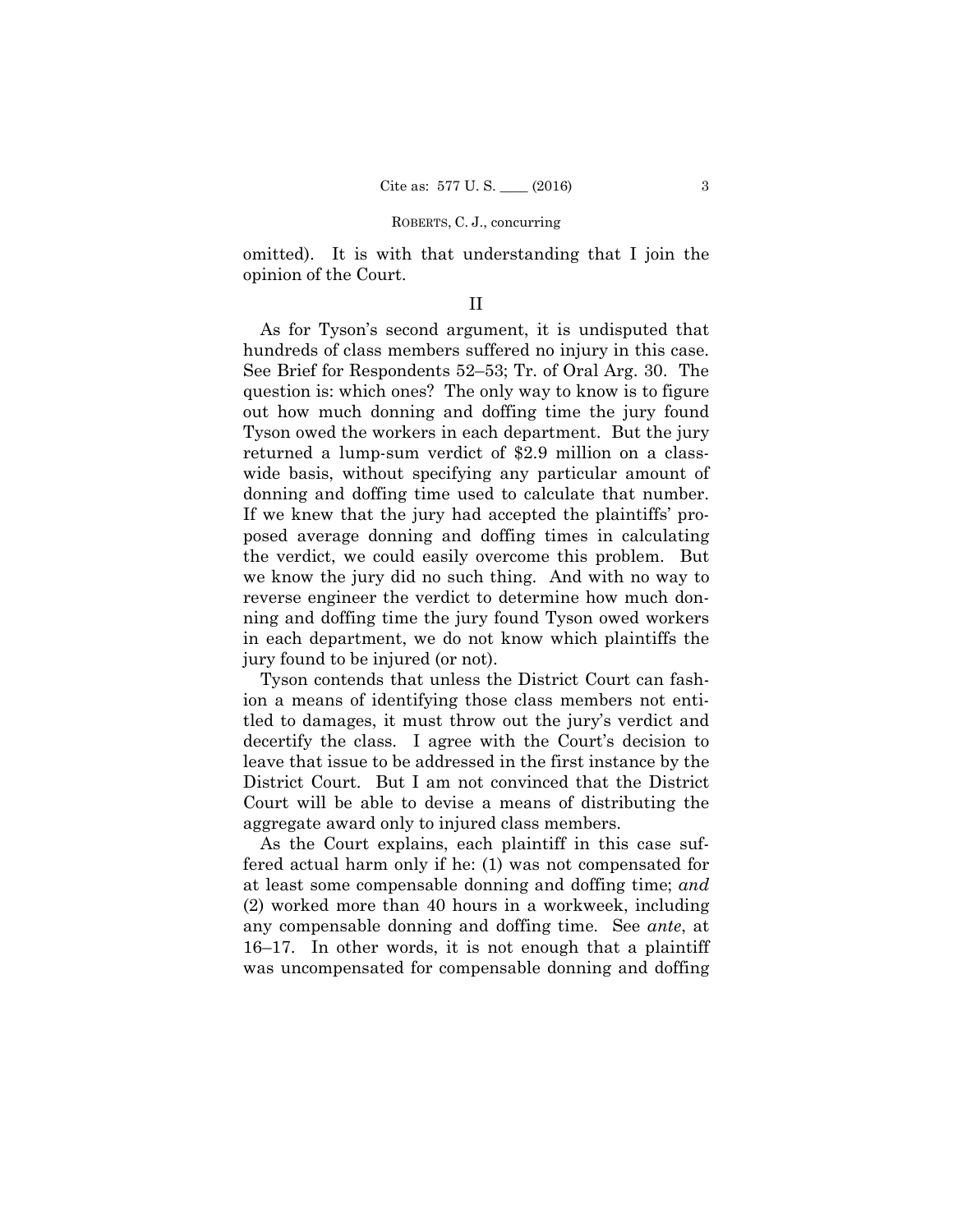time; unless that plaintiff also worked more than 40 hours in a week (including compensable donning and doffing time), he is owed no overtime pay and therefore suffered no injury.

If the jury credited Dr. Mericle's averages—18 minutes per day of donning and doffing time for employees in the fabrication (cut and retrim) departments, 21.25 for employees in the kill department—the District Court could have assumed that the jury found that each plaintiff from those departments donned and doffed the average amounts of time and used those averages to determine which plaintiffs had worked more than 40 hours (and awarded damages on that understanding).

The problem is that the jury obviously did not credit Dr. Mericle's averages. According to Dr. Fox, another of the plaintiffs' experts, those averages would have resulted in a \$6.7 million verdict across the 3,344 member class. *Ante*, at 7. The jury, however, awarded the plaintiffs only \$2.9 million.

 How, then, did the jury arrive at that \$2.9 million figure? The jury might have determined that Dr. Mericle's average was correct for the kill department, but overstated for the fabrication departments. Or vice versa. Or the jury might have found that Dr. Mericle's averages overstated the donning and doffing time in all departments, by varying degrees. Any of those conclusions would have been permissible on these facts, and any of those options would have reduced the jury verdict from the \$6.7 million proposed by Dr. Fox. But in arriving at the \$2.9 million verdict, we have no way of knowing how much donning and doffing time the jury actually found to have occurred in the kill and fabrication departments, respectively.

And there's the rub. We know that the jury must have found at least one of Dr. Mericle's two averages to be too high. And we know, as Dr. Fox testified, that if Dr. Mericle's averages were even slightly too high, hundreds of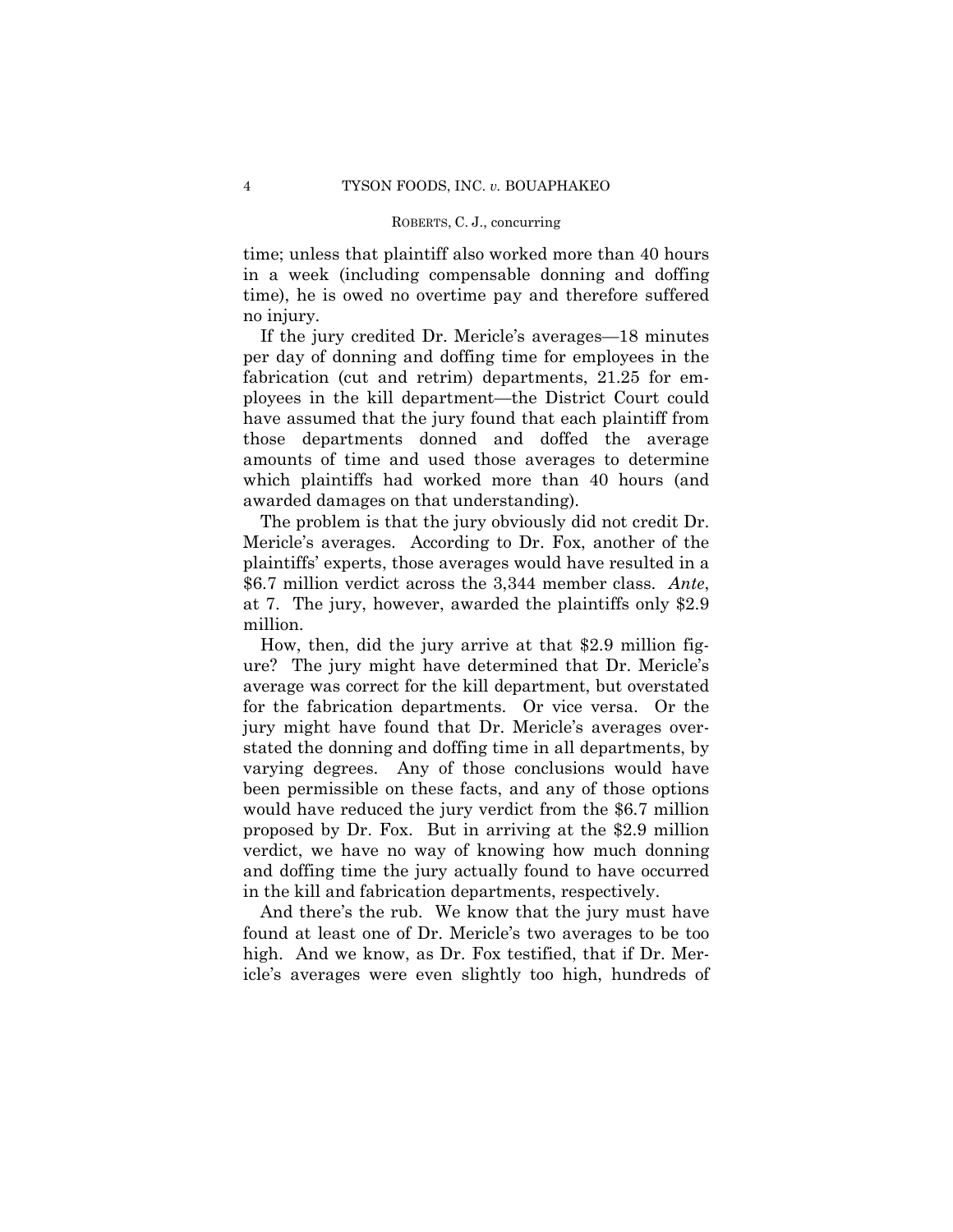class members would fall short of the 40-hour workweek threshold that would entitle them to damages. See *post*, at 5–6. But because we do not know how much donning and doffing time the jury found to have occurred in each department, we have no way of knowing which plaintiffs failed to cross that 40-hour threshold.

To illustrate: Take a fabrication employee and a kill employee, each of whom worked a 39-hour workweek before counting any compensable donning and doffing time. If the jury credited Dr. Mericle's kill department average but discounted his fabrication average to below one hour per week, the jury would have found that the kill employee was injured, while the fabrication employee was not. But the jury also might have done the exact opposite. We just don't know—and so we have no way to determine which plaintiffs the jury concluded were injured.

The plaintiffs believe they can surmount this obstacle. As the Court explains, they propose to work backward from the damages award by assuming that each employee donned and doffed for an identical amount of time. *Ante*, at 16–17. That won't work, however, because there is no indication that the jury made the same assumption. Indeed, the most reasonable guess is that the jury did *not* find that employees in different departments donned and doffed for identical amounts of time. After all, the plaintiffs' own expert indicated that employees in different departments donned and doffed for *different* amounts of time.

Given this difficulty, it remains to be seen whether the jury verdict can stand. The Court observes in dicta that the problem of distributing the damages award "appears to be one of petitioner's own making." *Ante*, at 17. Perhaps. But Tyson's insistence on a lump-sum jury award cannot overcome the limitations placed on the federal courts by the Constitution. Article III does not give federal courts the power to order relief to any uninjured plain-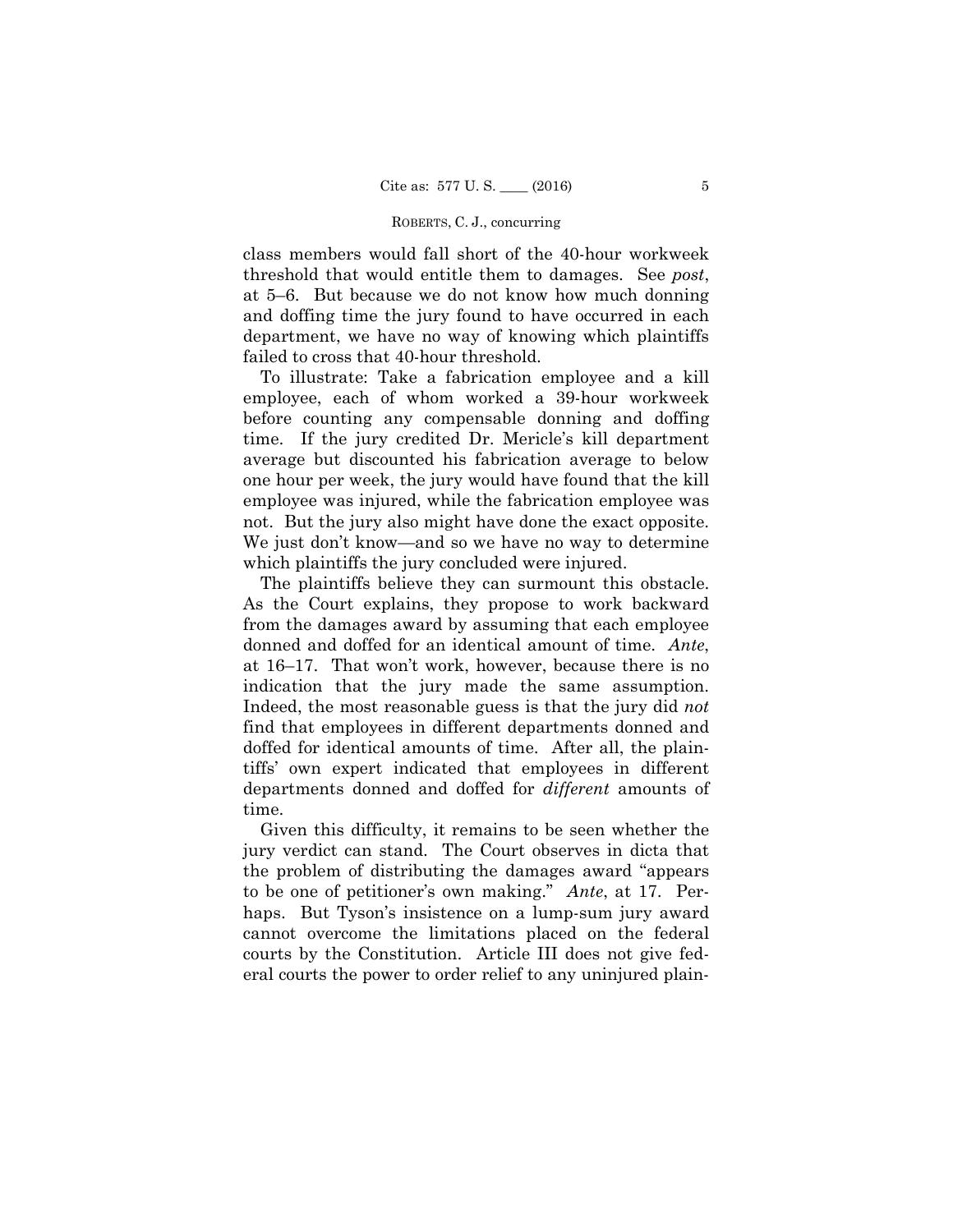tiff, class action or not. The Judiciary's role is limited "to provid[ing] relief to claimants, in individual or class actions, who have suffered, or will imminently suffer, actual harm." *Lewis* v. *Casey*, 518 U. S. 343, 349 (1996). Therefore, if there is no way to ensure that the jury's damages award goes only to injured class members, that award cannot stand. This issue should be considered by the District Court in the first instance. As the Court properly concludes, the problem is not presently ripe for our review.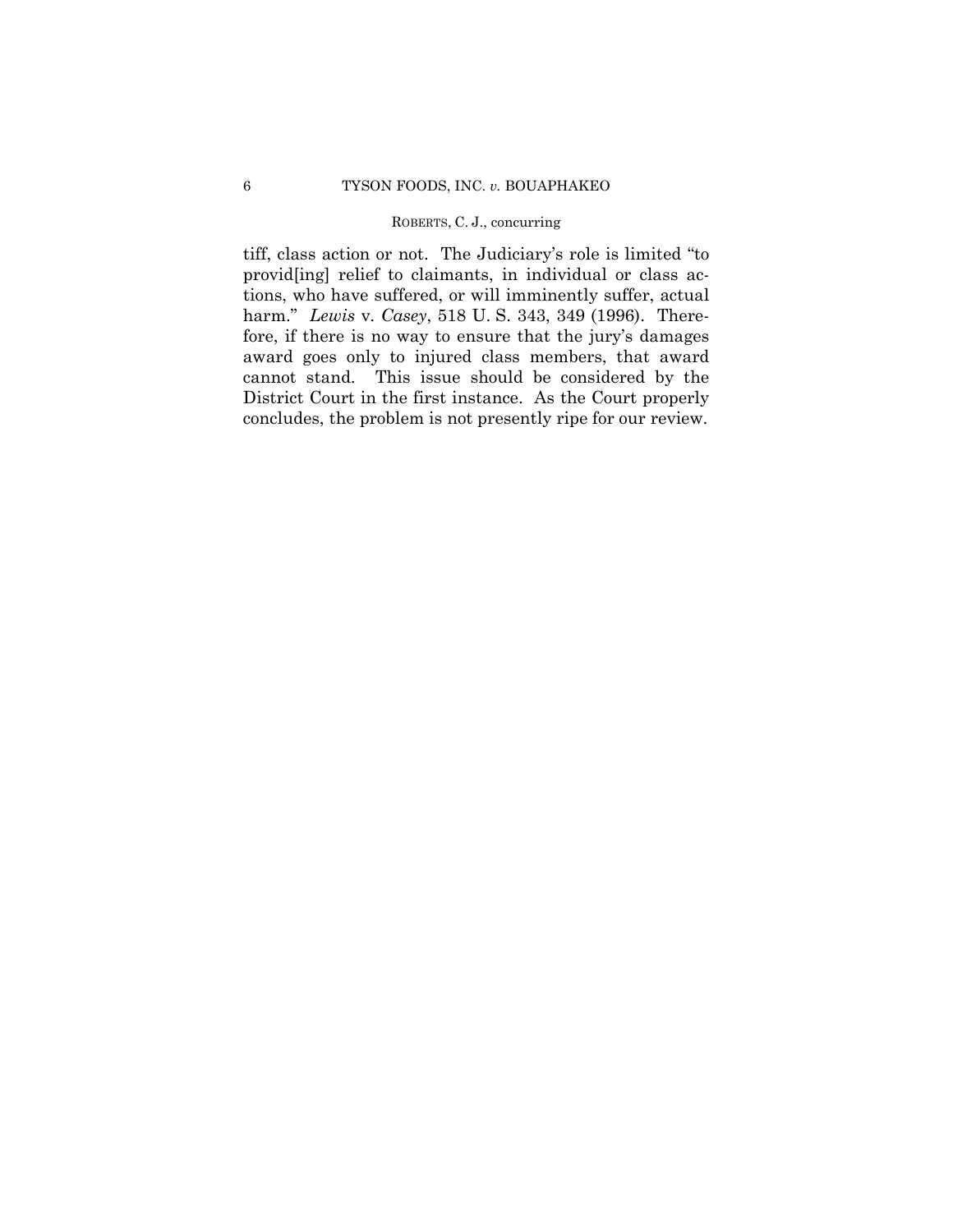### **SUPREME COURT OF THE UNITED STATES**  $\overline{\phantom{a}}$  , where  $\overline{\phantom{a}}$

### No. 14–1146  $\overline{\phantom{a}}$  , where  $\overline{\phantom{a}}$

## TYSON FOODS, INC., PETITIONER *v.* PEG BOUAPHAKEO, ET AL., INDIVIDUALLY AND ON BEHALF OF ALL OTHERS SIMILARLY SITUATED

### ON WRIT OF CERTIORARI TO THE UNITED STATES COURT OF APPEALS FOR THE EIGHTH CIRCUIT

[March 22, 2016]

 JUSTICE THOMAS, with whom JUSTICE ALITO joins, dissenting.

Our precedents generally prohibit plaintiffs from maintaining a class action when an important element of liability depends on facts that vary among individual class members. This case concerns whether and when classaction plaintiffs can overcome that general rule by using representative evidence as common proof of an otherwise individualized issue. Our precedents resolve that question: Before class-action plaintiffs can use representative evidence in this way, district courts must undertake a rigorous analysis to ensure that such evidence is sufficiently probative of the individual issue to make it susceptible to classwide proof. The District Court did not satisfy that obligation here, and its failure to do so prejudiced defendant Tyson Foods at trial. The majority reaches a contrary conclusion by redefining class-action requirements and devising an unsound special evidentiary rule for cases under the Fair Labor Standards Act of 1938 (FLSA), 29 U. S. C. §201 *et seq.* I respectfully dissent.

I

"The class action is an exception to the usual rule that litigation is conducted by and on behalf of the individual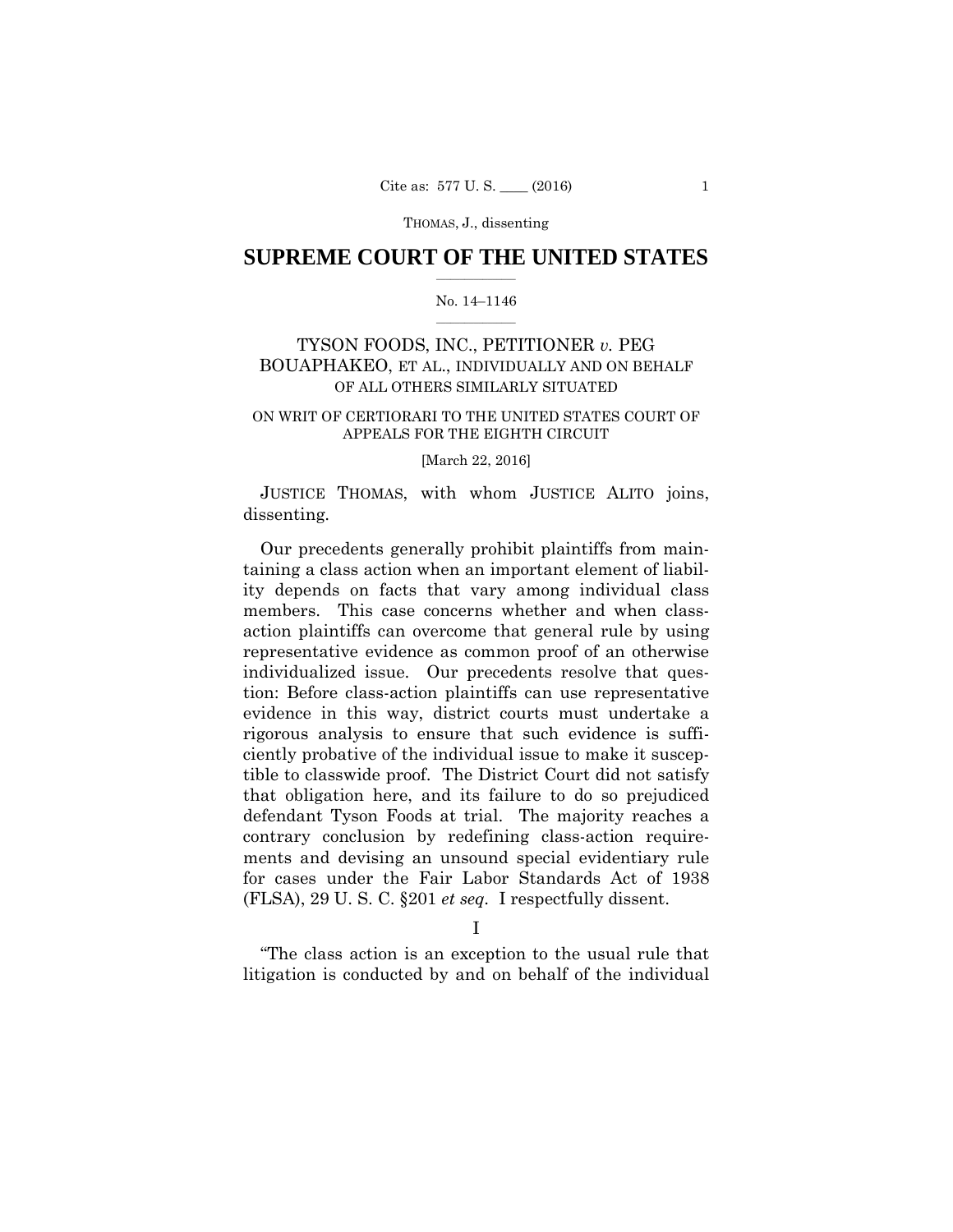named parties only." *Comcast Corp.* v. *Behrend*, 569 U. S.  $\Box$ ,  $\Box$  (2013) (slip op., at 5) (internal quotation marks omitted). Plaintiffs thus "must affirmatively demonstrate [their] compliance" with Rule 23. *Wal-Mart Stores, Inc.* v. *Dukes*, 564 U. S. 338, 350 (2011). Where, as here, a putative class seeks money damages, plaintiffs also must satisfy the "demanding" standard of predominance, *Comcast*, *supra,* at \_\_\_ (slip op., at 6), by proving that "questions of law or fact common to class members predominate over any questions affecting only individual members." Fed. Rule Civ. Proc. 23(b)(3).

District courts must also ensure continued compliance with Rule 23 throughout the case. When a district court erroneously certifies a class, then holds a trial, reversal is required when the record shows that improper certification prejudiced the defendant. And an incorrect class certification decision almost inevitably prejudices the defendant. When a district court allows class plaintiffs to prove an individualized issue with classwide evidence, the court relieves them of their burden to prove each element of their claim for each class member and impedes the defendant's efforts to mount an effective defense.

Here, the District Court misconstrued the elements of the plaintiffs' claims. And it failed to recognize that one critical element of those claims raised an individual issue that would predominate over any common issues. The court therefore did not ask whether that individual issue was susceptible to common proof. That error, at the class certification stage, then prejudiced Tyson at trial. It was only at trial that the plaintiffs introduced the critical evidence at issue in this case. They introduced, as representative of the class, a study by the plaintiffs' expert, Dr. Kenneth Mericle. The District Court still declined to consider whether this evidence was appropriate common proof — even though the study showed wide variations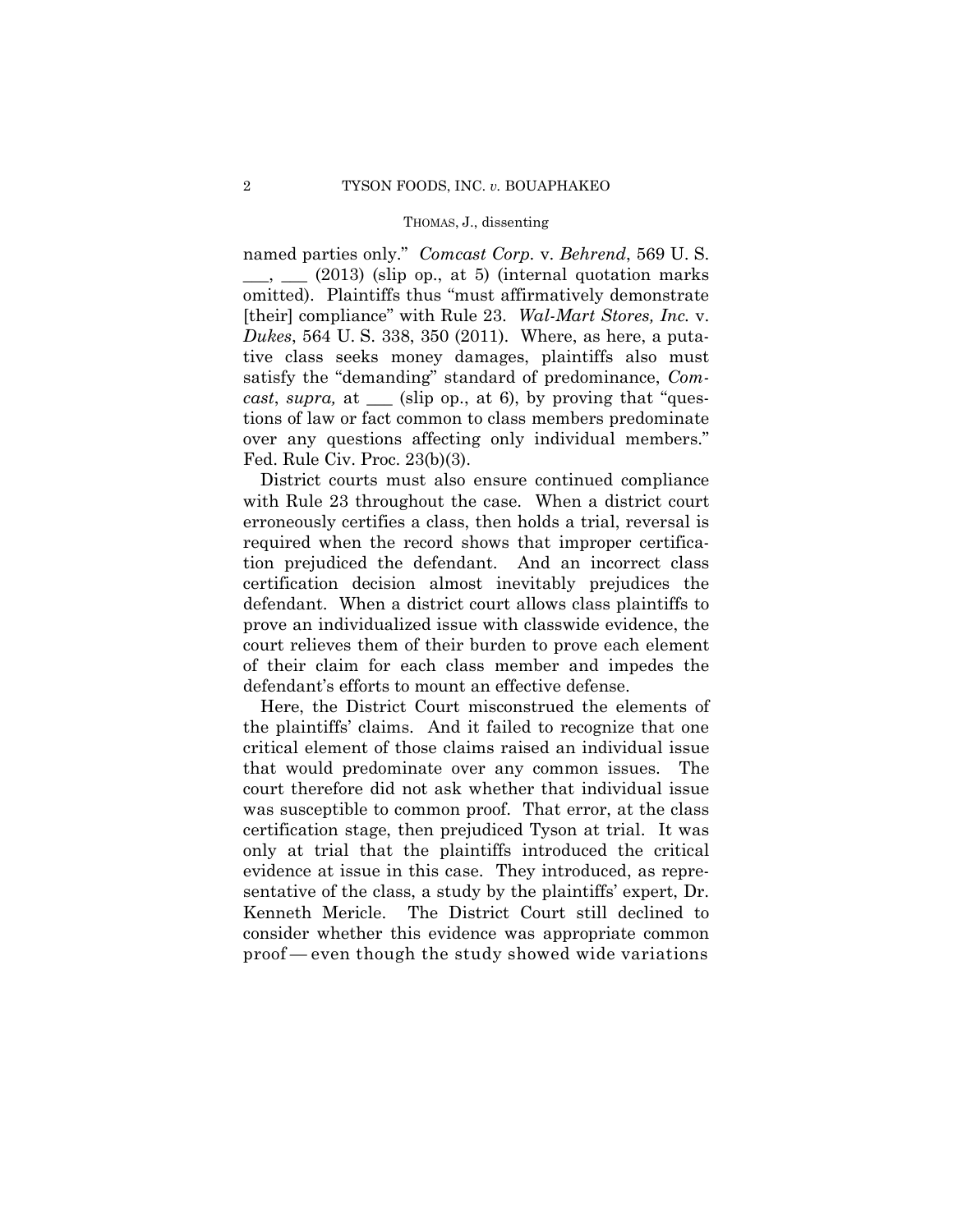among class members on an important individual issue. These errors prejudiced Tyson and warrant reversal.

### A

The District Court erred at the class certification stage by holding that the plaintiffs satisfied Rule 23's predominance requirement. The plaintiffs alleged that Tyson failed to adequately pay workers overtime for donning and doffing protective gear, in violation of the Iowa Wage Payment Collection Law, Iowa Code §91A.3 (2013). This Iowa law mirrors the FLSA.<sup>[1](#page-28-0)</sup> An employer violates these laws if it employs someone "for a workweek longer than forty hours" and fails to adequately compensate him for the overtime. 29 U.S.C.  $\S 207(a)(1)$ . Here, the plaintiffs could establish Tyson's liability to all class members only if: (1) the donning and doffing at issue is compensable work; (2) all employees worked over 40 hours, including donning and doffing time; and (3) Tyson failed to compensate each employee for all overtime.

The District Court should have begun its predominance inquiry by determining which elements of the plaintiffs' claims present common or individual issues, and assessed whether individual issues would overwhelm common ones. See *Halliburton Co.* v. *Erica P. John Fund, Inc.*, 573 U. S. \_\_\_, \_\_\_ (2014) (slip op., at 14–15); *Erica P. John Fund, Inc.* v. *Halliburton Co.*, 563 U. S. 804, 809 (2011). The plaintiffs' claims here had one element that was clearly individualized: whether each employee worked over 40 hours without receiving full overtime pay. The amount of time that employees spent on donning and doffing varied by person because individuals take different amounts of time to don and doff the same gear, and their gear varied.

——————

<span id="page-28-0"></span><sup>&</sup>lt;sup>1</sup>The plaintiffs also brought a collective action under the FLSA. Because the jury verdict combined the two actions, deficiencies in the class action require reversal of the entire judgment.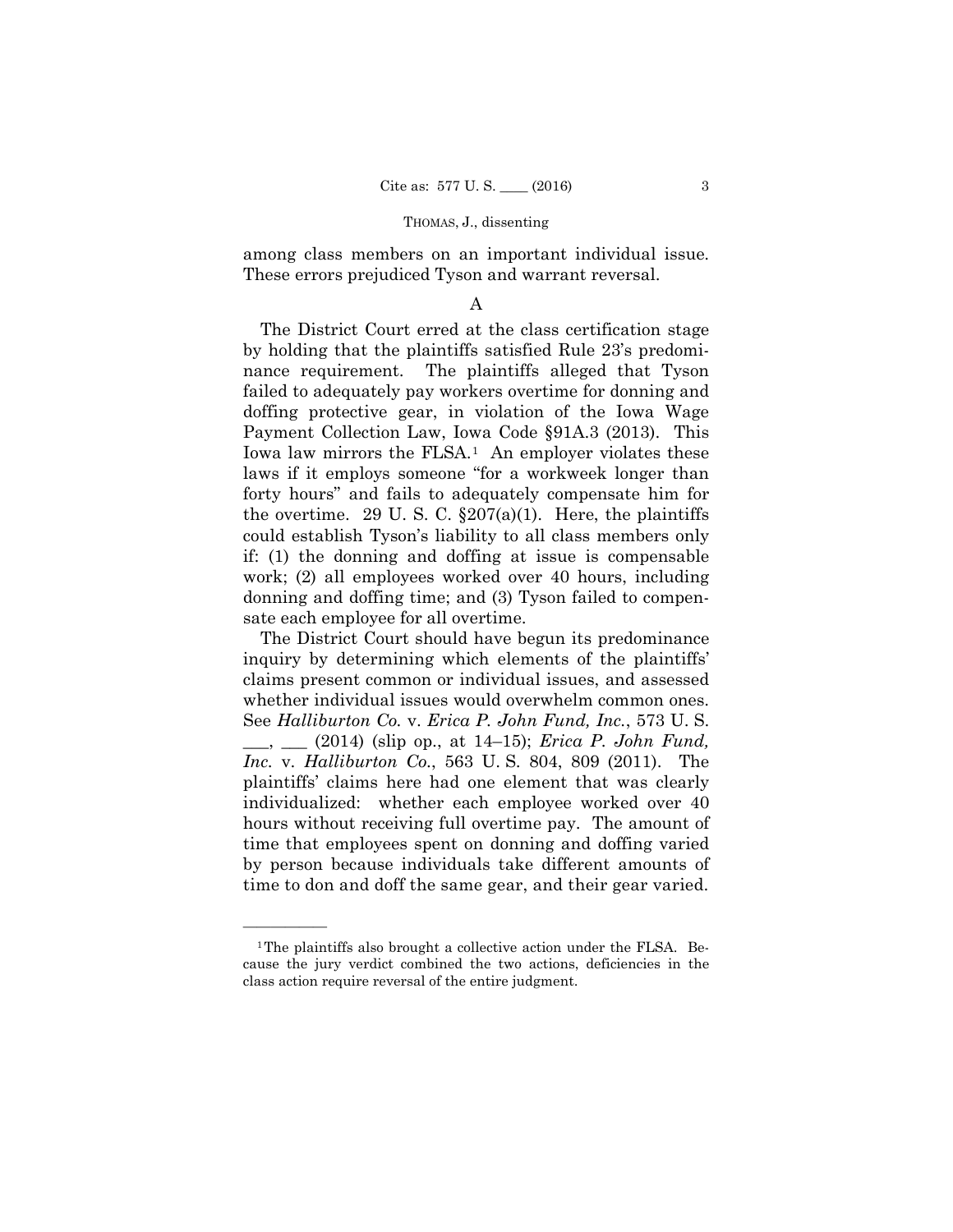This issue was critical to determining Tyson's liability because some employees would not have worked over 40 hours per week without counting time spent on donning and doffing. The critical issue for class certification thus was whether the individualized nature of employees' donning and doffing times defeated predominance.

The District Court, however, certified a 3,344–member class without acknowledging the significance of this individual issue, let alone addressing whether it was susceptible to common proof. The court acknowledged that "[i]ndividual questions may exist" and that Tyson was objecting to being "forced to defend against *un* common evidence" because the plaintiffs had no common evidence establishing what gear all employees wore "or how long [they] spend donning and doffing their [gear]." 564 F. Supp. 2d 870, 900, 909 (ND Iowa 2008). But, in the District Court's view, common issues predominated because the plaintiffs could establish classwide liability just by showing that Tyson was not paying any employee for the time it took to don or doff basic gear. *Id.,* at 909; see *id.,* at 900, 904, 905 (similar).

The District Court thus did not give proper consideration to the significance of variable donning and doffing times. Establishing an FLSA violation across the entire class was impossible without evidence that *each* employee would have worked over 40 hours per week if donning and doffing time were included. But the District Court did not fully appreciate that this was a critical individual issue that defined Tyson's liability, and it did not analyze, in any way, whether this issue was susceptible to common proof. As a result, the District Court erred when it certified the class.

It was only later at trial that the plaintiffs introduced the critical evidence that they claimed could establish all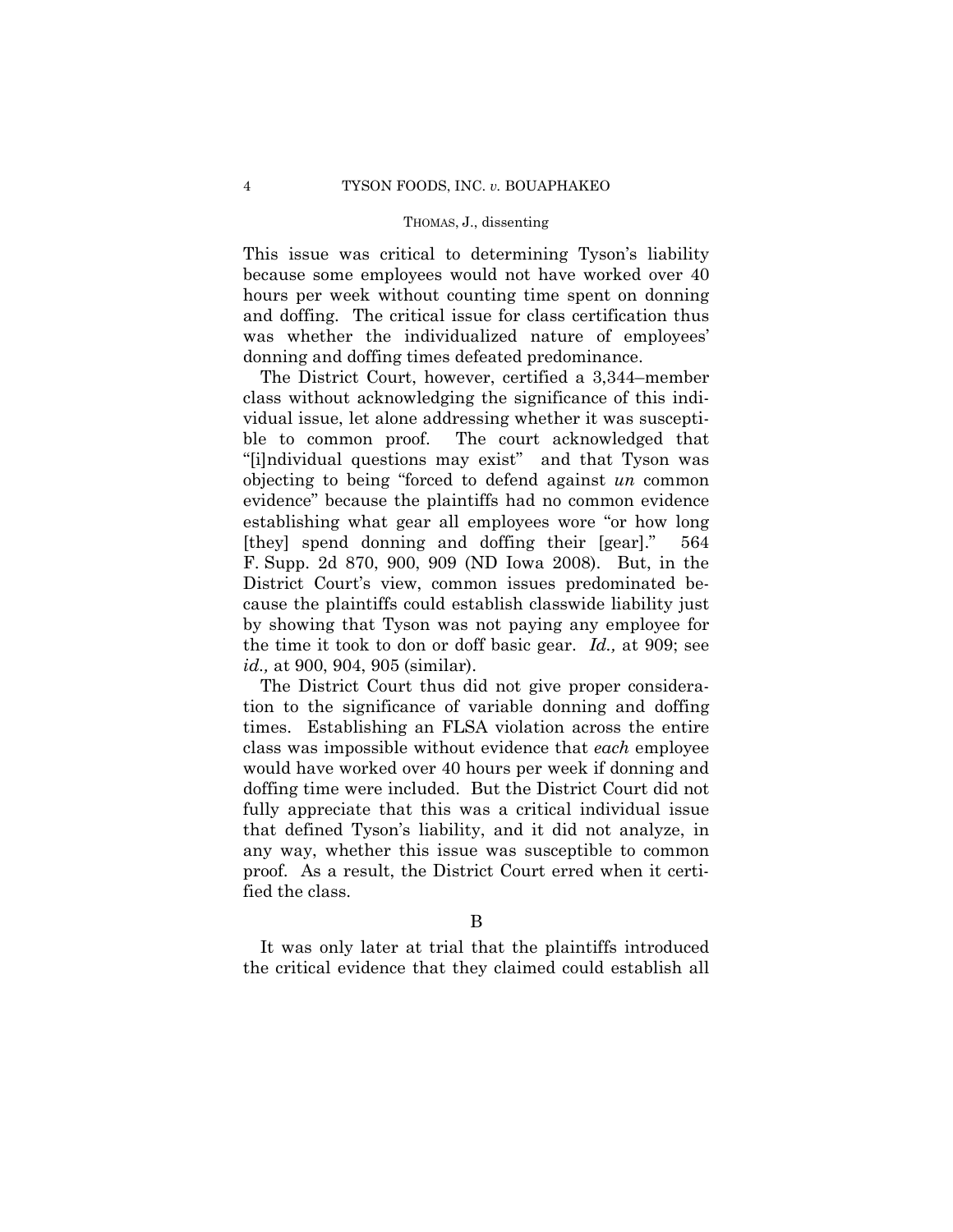employees' donning and doffing times on a classwide basis. This evidence came from the plaintiffs' expert, Dr. Mericle, who studied how long certain Tyson employees took to don and doff various gear. This was the "most important" evidence at trial. *Ante,* at 5. Without it, the plaintiffs almost certainly could not have obtained a classwide verdict. But rather than showing that employees' donning and doffing times were susceptible to classwide proof, Mericle's evidence showed that employees' donning and doffing times varied materially. Mericle's evidence thus confirmed the inappropriateness of class treatment.

Mericle used about 53 employees per donning- or doffingrelated activity to extrapolate averages for the 3,344– person class. By averaging the times that sample employees spent per activity, Mericle estimated that all cut or retrim department employees spent 18 minutes per day on uncompensated activities (including donning and doffing), while kill department employees averaged 21.25 minutes.

Mericle's data, however, revealed material variances in the amount of time that individual employees spent on the same activities. Cut and retrim employees took between 0.583 minutes and over 10 minutes to don preshift equipment at their lockers. Postshift doffing took one employee less than two minutes, and another over nine minutes. Kill department employees had similar variances. No two employees performed the same activity in the same amount of time, and Mericle observed "a lot of variation within the activity." App. 387.

The plaintiffs' trial evidence also showed that variances in the amount of time that employees spent on donning and doffing activities significantly affected the number of class members who could assert overtime claims. The plaintiffs' other expert, Dr. Liesl Fox, added Mericle's average times to individual employees' timesheets to determine which class members had overtime claims. She discovered that 212 of the 3,344 class members had no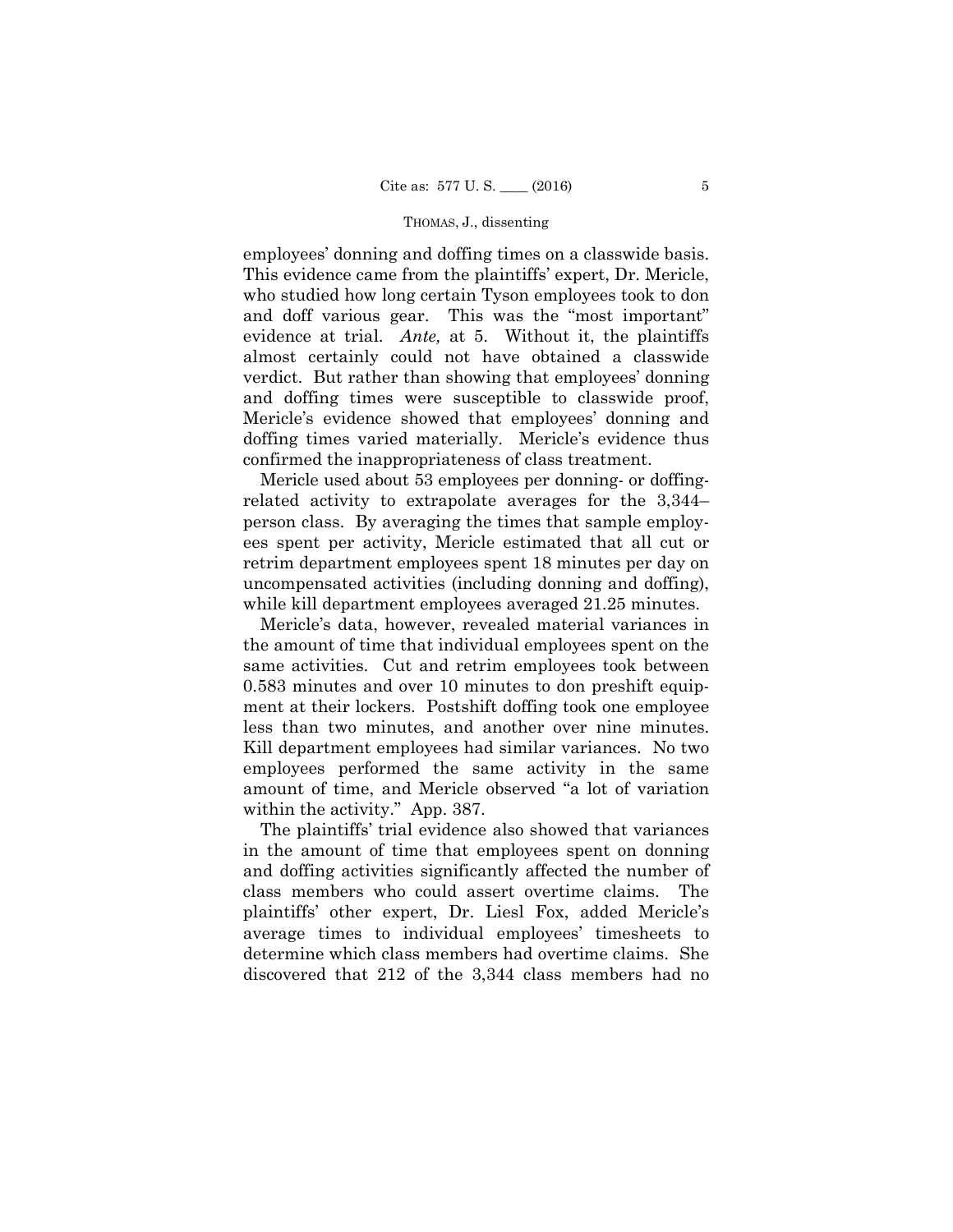claims at all because they had not worked over 40 hours per week. If Mericle's averages even slightly overestimated average donning and doffing times, another 282 class members would have no overtime claims. If average donning or doffing times dropped from 18–21 minutes to 15 minutes, Fox stated, another 110 employees had no overtime claims. According to Fox, incremental changes to donning and doffing times mattered so much that her estimated damages figure (\$6.6 million) would be meaningless if the jury discounted Mericle's data at all. Yet the jury ultimately rejected that damages figure—seemingly disagreeing that Mericle's average times reflected the amount of time that every class member spent donning and doffing.

Because the District Court did not evaluate Mericle's and Fox's evidence in its initial class certification decision, it should have revisited certification when faced with this evidence at trial. It declined to do so even after Tyson objected to using this evidence to establish the amount of time all class members spent donning and doffing. See 2011 WL 3793962 (ND Iowa, Aug. 25, 2011) (rejecting decertification motion); 2012 WL 4471119 (ND Iowa, Sept. 26, 2012) (summarily denying post-trial decertification). The court thus never made findings or analyzed whether, under Rule 23(b)(3), Mericle's study could be used as common proof of an individual issue that would otherwise preclude class treatment.

The District Court's jury instructions did not cure this deficiency. No instruction could remedy a court's failure to address why an individual issue was susceptible to common proof. In any event, the court instructed the jury that "expert testimony"—like Mericle's—should get "as much weight as you think it deserves." App. 471. The court also let the jury rely on representative evidence to establish each class member's claim even if the jury believed that employees' donning and doffing times varied considerably.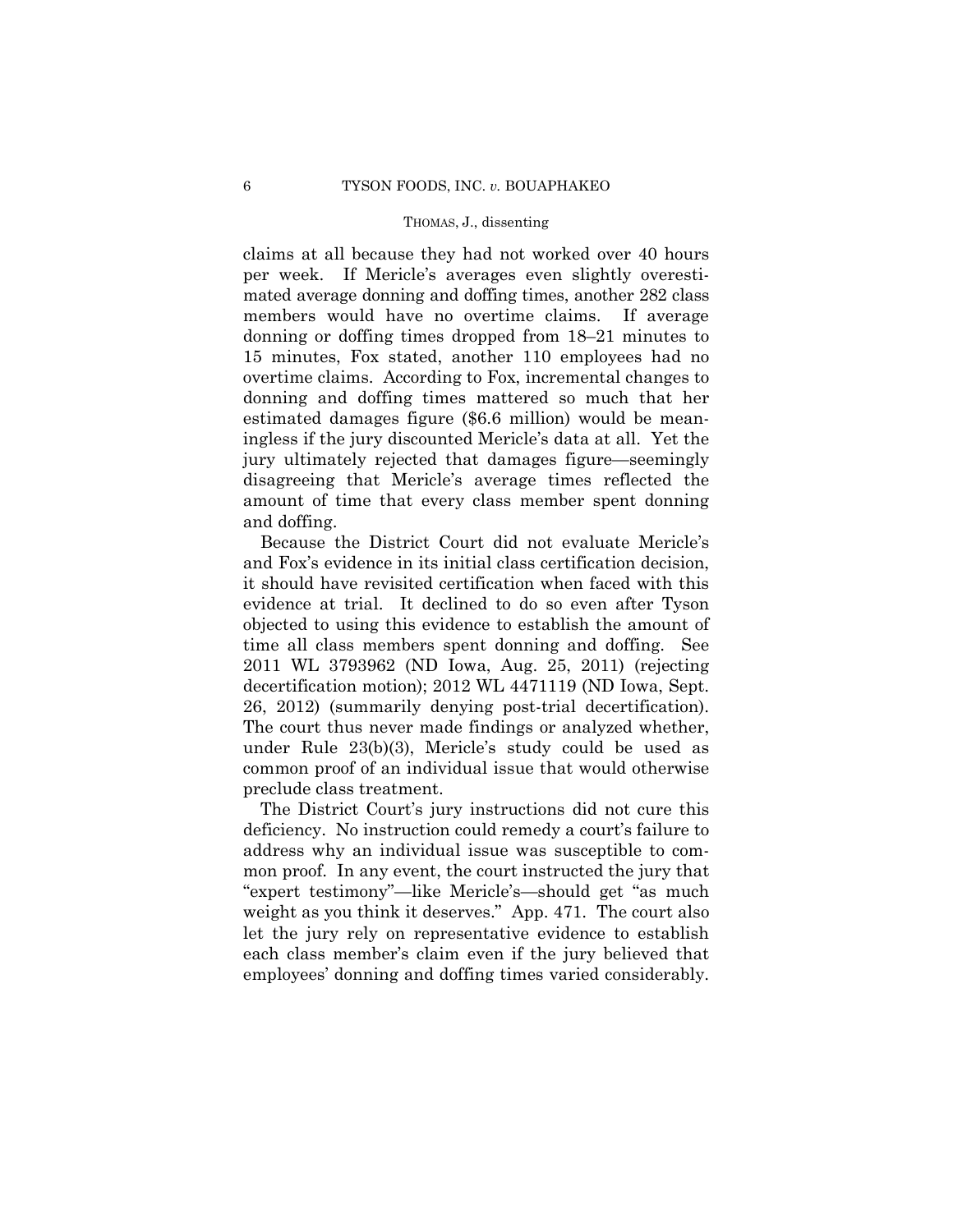## See *ibid.*

In sum, the plaintiffs at no time had to justify whether the variability among class members here was too much for representative evidence to fill the gap with common proof. Nor did the District Court address whether Mericle's study—which showed significant variability in how much time employees spent on donning and doffing—was permissible common proof. These errors created an unacceptable risk that Tyson would be held liable to a large class without adequate proof that each individual class member was owed overtime. Before defendants can be forced to defend against a class action, courts must be sure that Rule 23's criteria are met. The District Court's failure to do so warrants reversal.

### II

The majority reaches a contrary result by erring in three significant ways. First, the majority alters the predominance inquiry so that important individual issues are less likely to defeat class certification. Next, the majority creates a special, relaxed rule authorizing plaintiffs to use otherwise inadequate representative evidence in FLSA-based cases by misreading *Anderson* v. *Mt. Clemens Pottery Co.*, 328 U. S. 680 (1946). Finally, the majority points to Tyson's litigation strategy and purported differences from prior Rule 23 precedents. None of these justifications withstands scrutiny.

A

The majority begins by redefining the predominance standard. According to the majority, if some "'central issues'" present common questions, " 'the action may be considered proper under Rule 23(b)(3) even though other important matters will have to be tried separately, such as damages or some affirmative defenses peculiar to some individual class members.'" Ante, at 9 (quoting, 7AA C.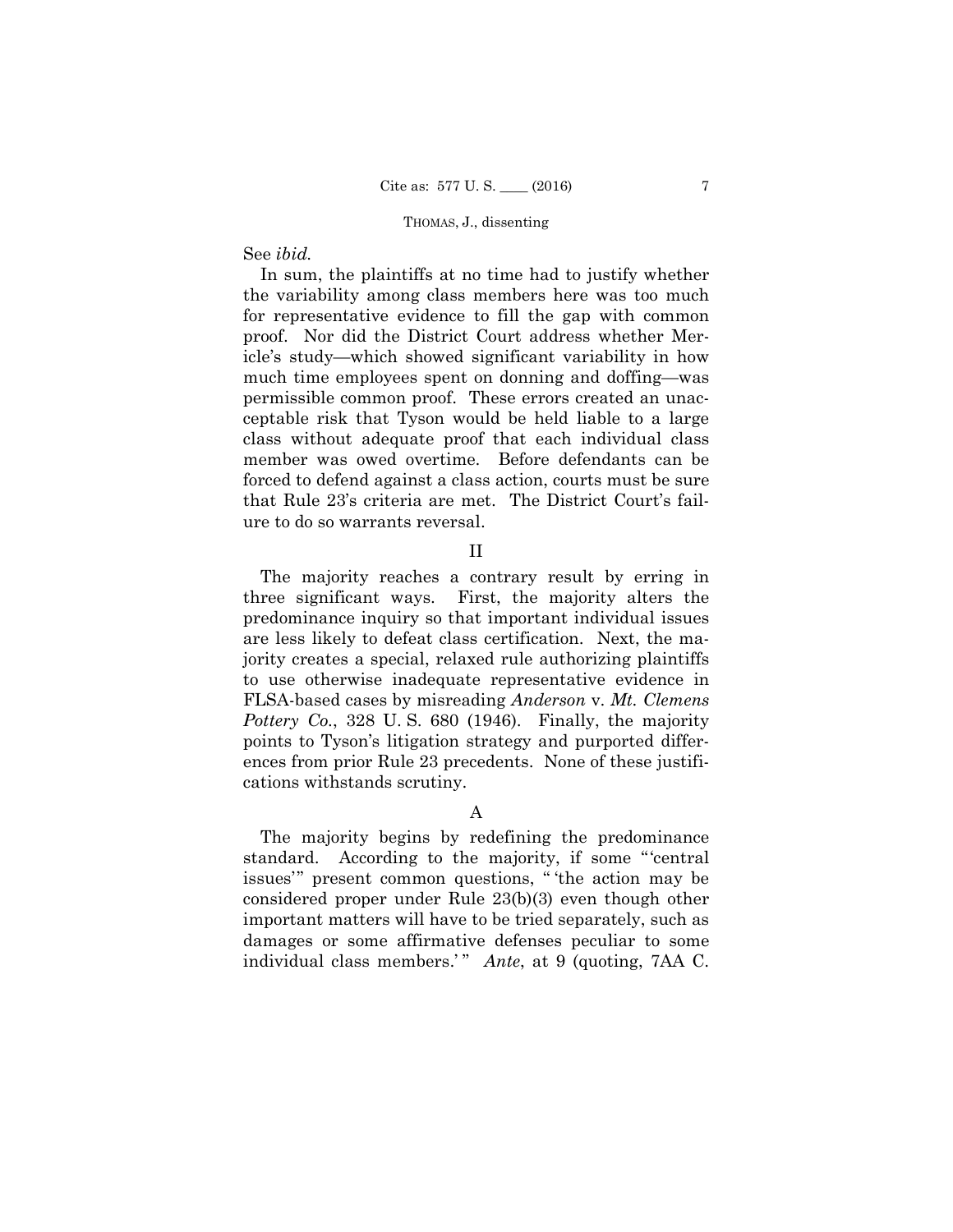Wright, A. Miller, & M. Kane, Federal Practice & Procedure §1778, pp. 123–124 (3d ed. 2005; footnotes omitted)).

We recently—and correctly—held the opposite. In *Comcast,* we deemed the lack of a common methodology for proving damages fatal to predominance because "[q]uestions of individual damage calculations will inevitably overwhelm questions common to the class." 569 U. S., at  $\equiv$  (slip op., at 7).<sup>[2](#page-33-0)</sup> If, as the majority states, this case presents "no occasion" to announce "broad and categorical rules governing the use of representative and statistical evidence in class actions," *ante,* at 15, it should most certainly not present an occasion to transform basic aspects of the predominance inquiry.

B

The majority further errs in concluding that the representative evidence here showed that class members' claims were susceptible to common proof. See *ante,* at 8– 15. As the majority observes, representative evidence can be used to prove an individual issue on a classwide basis if each class member, in an individual action, could rely on that evidence to prove his individual claim. *Ante,* at 11. But that premise should doom the plaintiffs' case. Even testifying class members would seem unable to use Mericle's averages. For instance, Mericle's study estimated that kill department employees took an average 6.4 minutes to don equipment at their lockers before their

——————

<span id="page-33-0"></span><sup>2</sup>The majority relies on the same treatise citations that the *Comcast*  dissent invoked to argue that individualized damages calculations should never defeat predominance. 569 U.S., at  $\_\_\_\_\_\_$  (slip op., at 3–4) (opinion of BREYER, J.). Since then, these treatises have acknowledged the tension between their views of predominance and *Comcast*. See 7AA C. Wright, A. Miller, & M. Kane, Federal Practice and Procedure, §1778, p. 37 (3d ed. Supp. 2015); 2 W. Rubenstein, Newberg on Class Actions §4:54, p. 21 (5th ed. Supp. June 2015).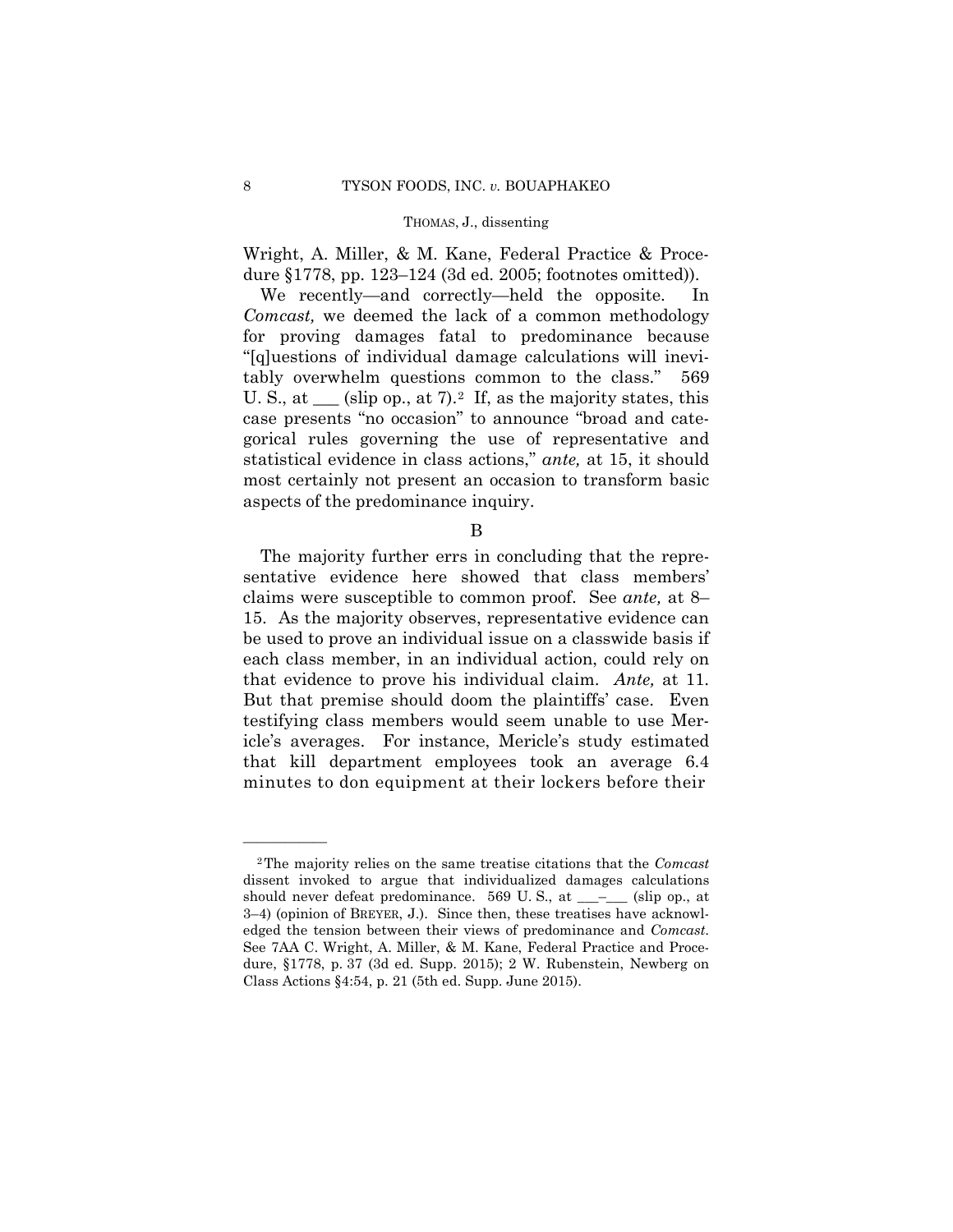shift—but employee Donald Brown testified that this activity took him around 2 minutes. Others also testified to donning and doffing times that diverged markedly from Mericle's estimates. So Mericle's study could not sustain a jury verdict in favor of these plaintiffs, had they brought individual suits.

According to the majority, this disparity between average times and individual times poses no problem because *Anderson* v. *Mt. Clemens Pottery Co.*, 328 U. S. 680, allows plaintiffs to use such representative evidence as common proof. See *ante,* at 11–14. In the majority's view, *Mt. Clemens* established that (1) if the employer did not record the time that employees spent on compensable work, employees can use representative evidence to establish the employer's liability, *ante,* at 11–12; and (2) employees can use "the experiences of a subset of employees" to establish "the experiences of all of them" if "each employee worked in the same facility, did similar work[,] and was paid under the same policy," *ante,* at 14.

The majority's reliance on *Mt. Clemens* is questionable given that decision's shaky foundations. Seventy years ago, *Mt. Clemens* construed the FLSA broadly to vindicate the Court's understanding of the FLSA's "remedial" purposes. 328 U. S., at 687. Within a year, Congress rejected that interpretation. Citing the "emergency" this Court had created by spurring "excessive and needless litigation," Congress repudiated this Court's understanding of what the FLSA meant by "work" and the "workweek" and limited employees' ability to sue collectively. 29 U. S. C. §§251(a)–(b); see *Integrity Staffing Solutions, Inc.* v. *Busk*, 574 U.S.  $\frac{1}{2}$ ,  $\frac{1}{2}$  (2014) (slip op., at 3–5) (noting repudiation in the Portal-to-Portal Act of 1947); *Hoffmann-La Roche Inc.* v. *Sperling*, 493 U. S. 165, 173 (1989) (noting repudiation of representative actions ). Since then, this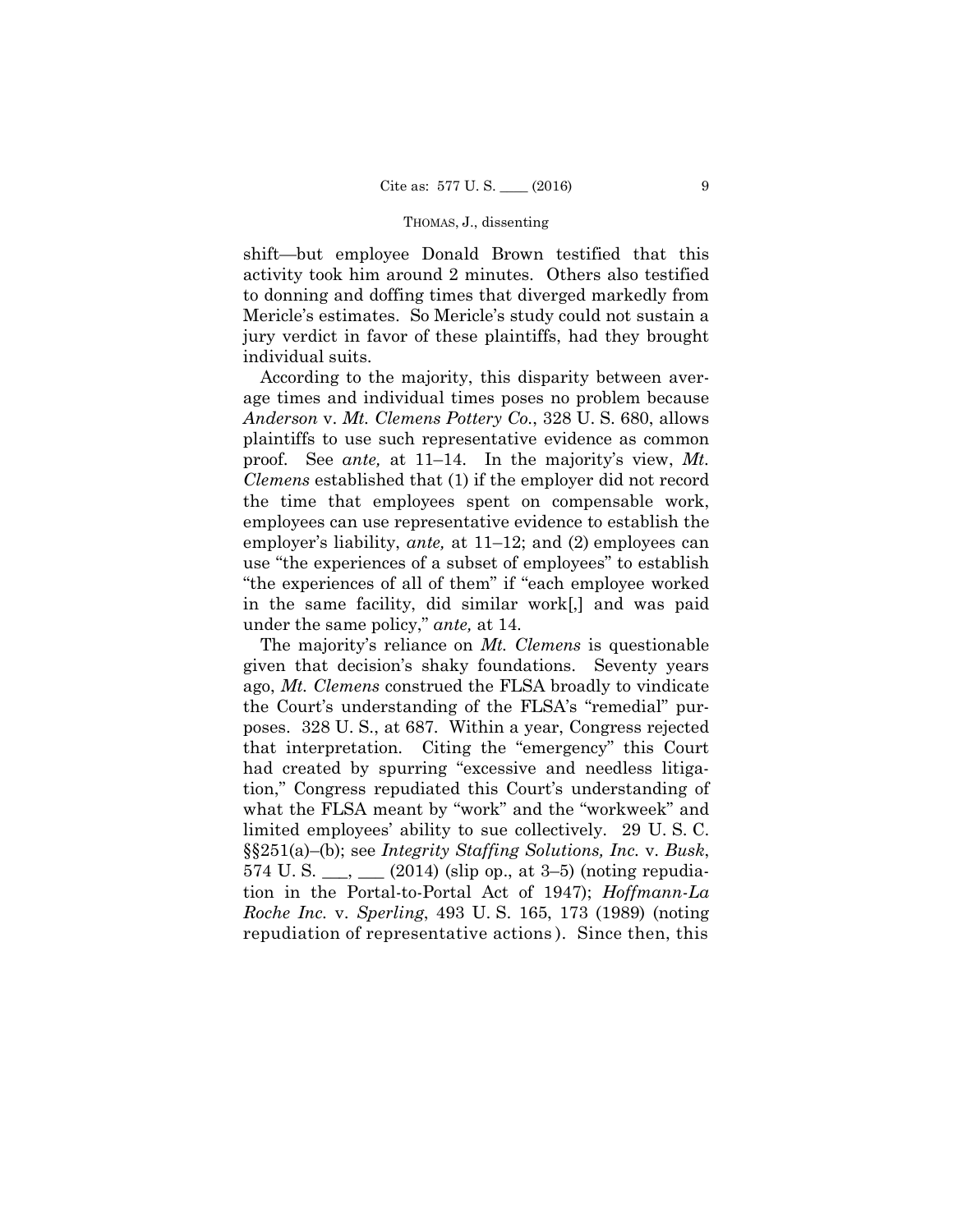Court has decided many FLSA cases, but has never relied on *Mt. Clemens* to do so[.3](#page-35-0)

Putting these concerns aside, the majority today goes beyond what *Mt. Clemens* held. First, *Mt. Clemens* does not hold that employees can use representative evidence in FLSA cases to prove an otherwise uncertain element of liability. *Mt. Clemens* involved an employer's alleged failure to pay employees for time they spent walking to and from their work spaces and on preshift preparatory activities. See 328 U. S., at 684–685. The Court held that the FLSA required employers to compensate employees for those activities. *Id.,* at 690–692 (overruled by 29 U. S. C. §§252, 254). The employer was thus presumptively liable to all employees because they all claimed to work 40 hours per week. See Record in *Mt. Clemens*, O.T. 1945, No. 342 (Record), pp. 10–11 (complaint). All additional uncompensated work was necessarily unpaid overtime. That explains why the Court "assum[ed] that the employee has proved that he has performed work and has not been paid in accordance with the statute." 328 U. S., at 688.

*Mt. Clemens* also rejected the notion that employees who had *already* established the employer's liability had to prove damages using precise, employee-specific records. Id., at 687. Rather, if the employer failed to keep records but its liability was certain, employees could use evidence that "show[ s ] the amount and extent of that work as a

——————

<span id="page-35-0"></span><sup>3</sup>THE CHIEF JUSTICE believes that the majority does not actually depend upon *Mt. Clemens* as a special evidentiary rule, and instead applies "the same standard of proof that would apply in any case." *Ante*, at 2. That interpretation is difficult to credit given that the majority never explains why Dr. Mericle's representative evidence could have sustained a jury finding in favor of any individual employee in an individual case, and instead devotes several paragraphs to the proposition that "[t]his Court's decision in [*Mt. Clemens*] explains why Dr. Mericle's sample was permissible in the circumstances of this case." *Ante,* at 11; see *id.,* at 11-12.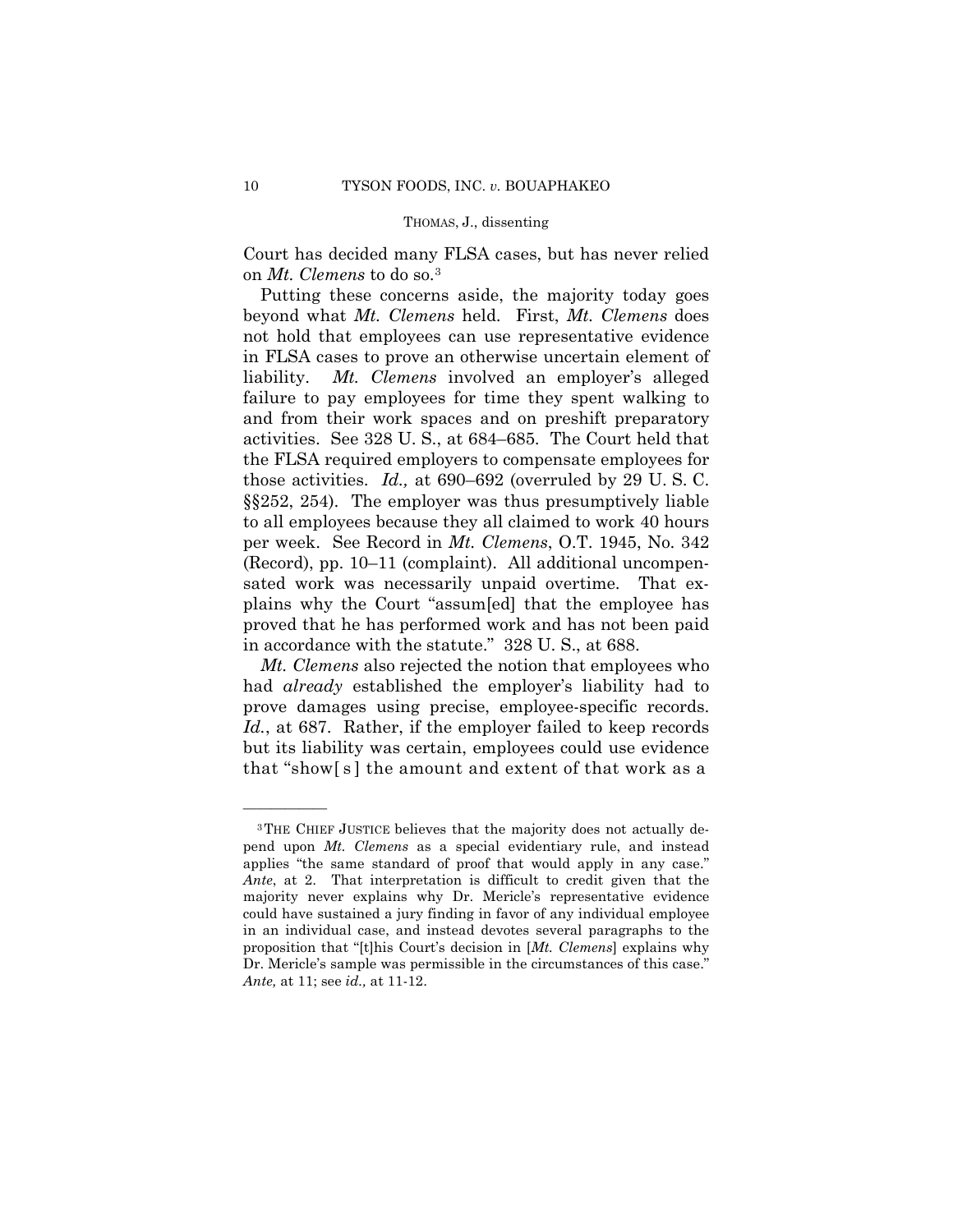matter of just and reasonable inference." *Ibid.* The Court, however, limited this holding to instances where the employer's FLSA violation was "certain," as in *Mt. Clemens*  itself. *Id.,* at 688; see *ibid.* (inference permissible "as to the extent of the damages"). *Mt. Clemens* does not justify the use of representative evidence in this case, where Tyson's liability to many class members was uncertain.

Second, the majority misreads *Mt. Clemens* as "confirm[ing]" that when employees "worked in the same facility, did similar work and w[ere] paid under the same policy," representative evidence can prove all of their claims. *Ante*, at 14. *Mt. Clemens* said nothing about whether or why the employees there shared sufficient similarities for their claims to be susceptible to common proof. The *Mt. Clemens* plaintiffs were the local union and seven employees. See 328 U. S., at 684. They brought a representative action, a type of collective action that allowed employees to designate a union to pursue their claims for them. See §16(b), 52 Stat. 1069; Record 7 (complaint). Some 300 employees did so. See *Mt. Clemens Pottery Co.* v. *Anderson*, 149 F. 2d, 461 (CA6 1945); Record 33–41. The District Court did not make findings about what made these employees similar, instead reasoning that the FLSA's broad objectives supported a liberal approach to allowing class suits. Record 29–32 (June 13, 1941, order). This Court also said nothing about whether the employees suffered the same harm in the same manner; that issue was not before it. In *Mt. Clemens*' aftermath, however, Congress eliminated representative actions, like the one in *Mt. Clemens*, that required too few similarities among plaintiffs and allowed plaintiffs "not themselves possessing claims" to sue. *Hoffman-La Roche*, *supra*, at 173. *Mt. Clemens* thus offers no guidance about what degree of similarity among employees suffices for representative evidence to establish all employees' experiences.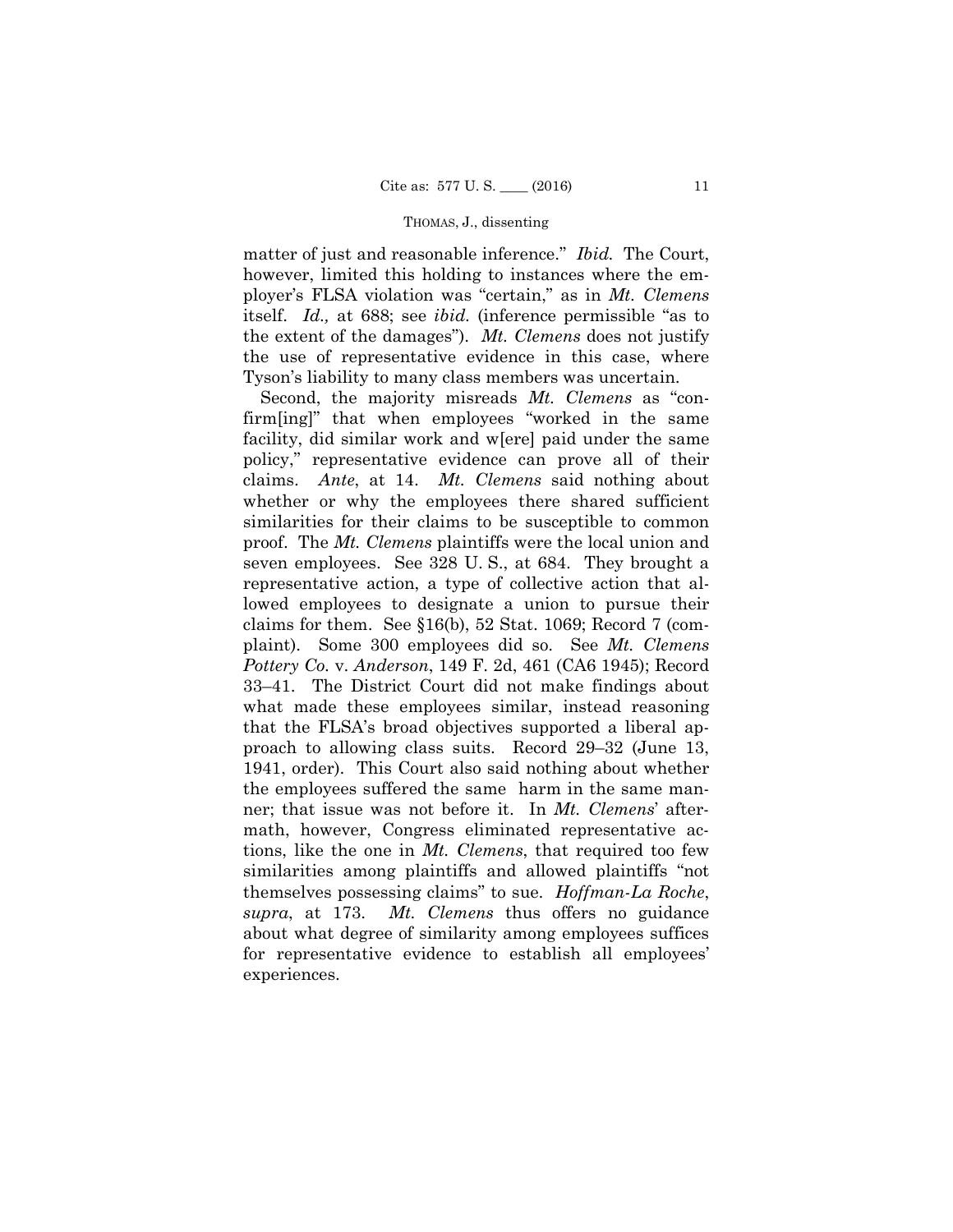In any event, *Mt. Clemens* did not accept that the representative evidence there would be probative even were the employees sufficiently similar. All *Mt. Clemens* decided was that the lack of precise data about the amount of time each employee worked was not fatal to their case. 328 U. S., at 686–687. The Court then remanded the case, leaving the lower courts to "draw whatever reasonable inferences can be drawn from the employees' evidence," if any. *Id.*, at 693–694.[4](#page-37-0) *Mt. Clemens* therefore does not support the majority's conclusion that representative evidence can prove thousands of employees' FLSA claims if they share a facility, job functions, and pay policies. See *ante,* at 14.

By focusing on similarities irrelevant to whether employees spend variable times on the task for which they are allegedly undercompensated, the majority would allow representative evidence to establish classwide liability even where much of the class might not have overtime claims at all. Whether employees work in one plant or many, have similar job functions, or are paid at the same rate has nothing to do with how fast they walk, don, or doff—the key variables here for FLSA liability.

The majority suggests that *Mt. Clemens*' evidentiary rule is limited to cases where the employer breaches its obligation to keep records of employees' compensable work. See *ante,* at 11–12. But that limitation is illusory. FLSA cases often involve allegations that a particular activity is uncompensated work. Just last Term, we re-

——————

<span id="page-37-0"></span><sup>4</sup> If anything, *Mt. Clemens* suggests that the representative evidence here is impermissible. The Court affirmed that the District Court's proposed "formula of compensation," calculated based on estimated average times it derived from employees' representative testimony, was impermissible. 328 U. S., at 689; see 149 F. 2d, at 465 ("It does not suffice for the employee to base his right to recover on a mere estimated average of overtime worked.").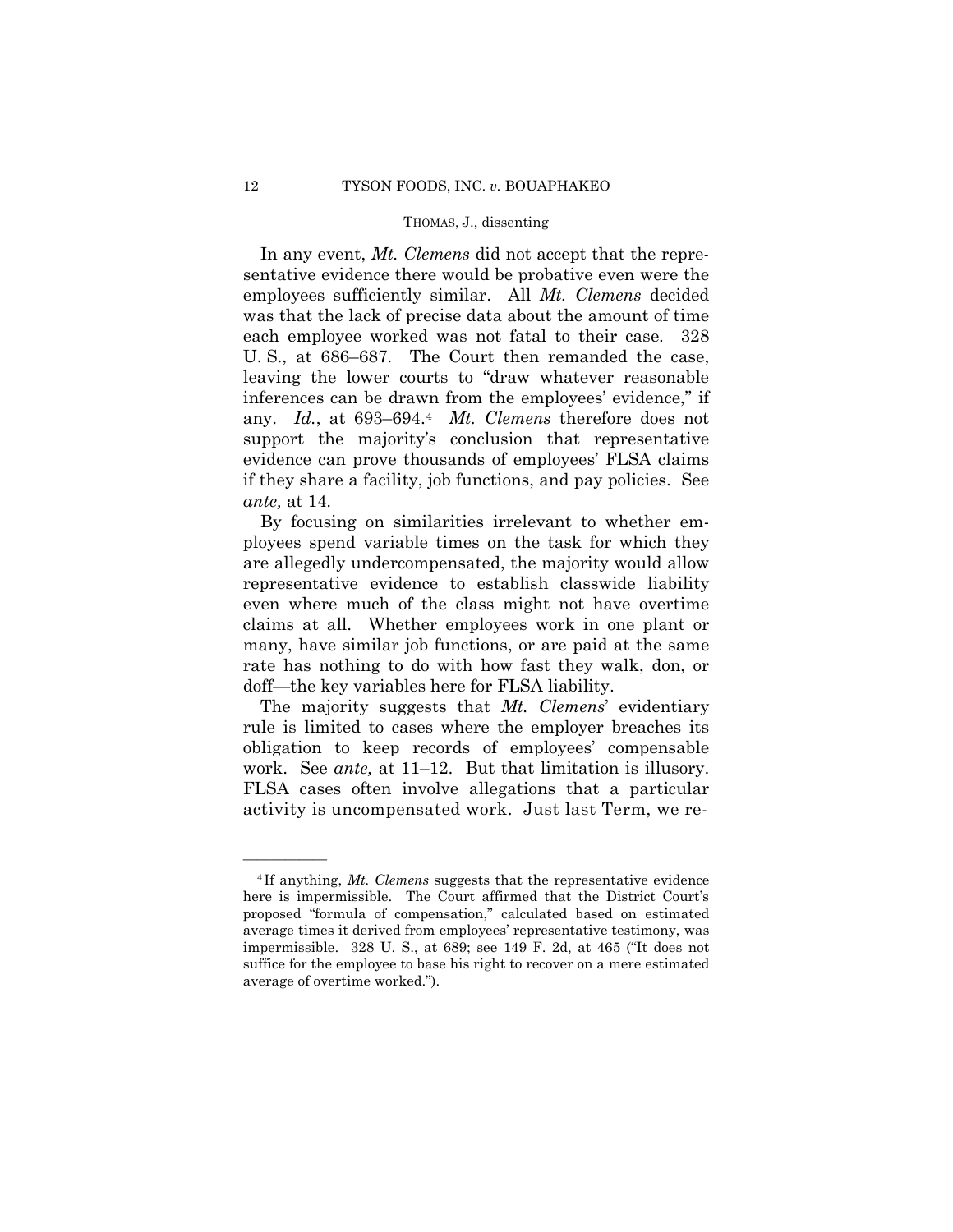jected class-action plaintiffs' theory that waiting in an antitheft security screening line constitutes work. See *Integrity Staffing Solutions, Inc.*, 574 U. S. at  $\_\_$  (slip op., at 1). The majority thus puts employers to an untenable choice. They must either track any time that might be the subject of an innovative lawsuit, or they must defend class actions against representative evidence that unfairly homogenizes an individual issue. Either way, the majority's misinterpretation of *Mt. Clemens* will profoundly affect future FLSA-based class actions—which have already increased dramatically in recent years. Erichson, CAFA's Impact On Class Action Lawyers, 156 U. Pa. L. Rev. 1593, 1617 (2008).

 $\mathcal{C}$ 

The majority makes several other arguments why Mericle's study was adequate common proof of all class members' experiences. None has merit.

First, the majority contends that, because Tyson's trial defense—that Mericle's study was unrepresentative or inaccurate—was "itself common," Tyson was "not deprive[d] . . . of its ability to litigate individual defenses." *Ante,* at 12. But looking to what defenses remained available is an unsound way to gauge whether the class-action device prevented the defendant from mounting individualized defenses. That Tyson was able to mount only a *common* defense confirms its disadvantage. Testifying class members attested to spending less time on donning and doffing than Mericle's averages would suggest. Had Tyson been able to cross-examine more than four of them, it may have incurred far less liability. See *supra*, at 9–10.

Second, the majority argues that Tyson's failure to challenge Mericle's testimony under *Daubert* v. *Merrell Dow Pharmaceuticals, Inc.*, 509 U. S. 579 (1993), left to the jury any remaining questions about the value of this evidence. *Ante,* at 14–15. But *Comcast* rejected this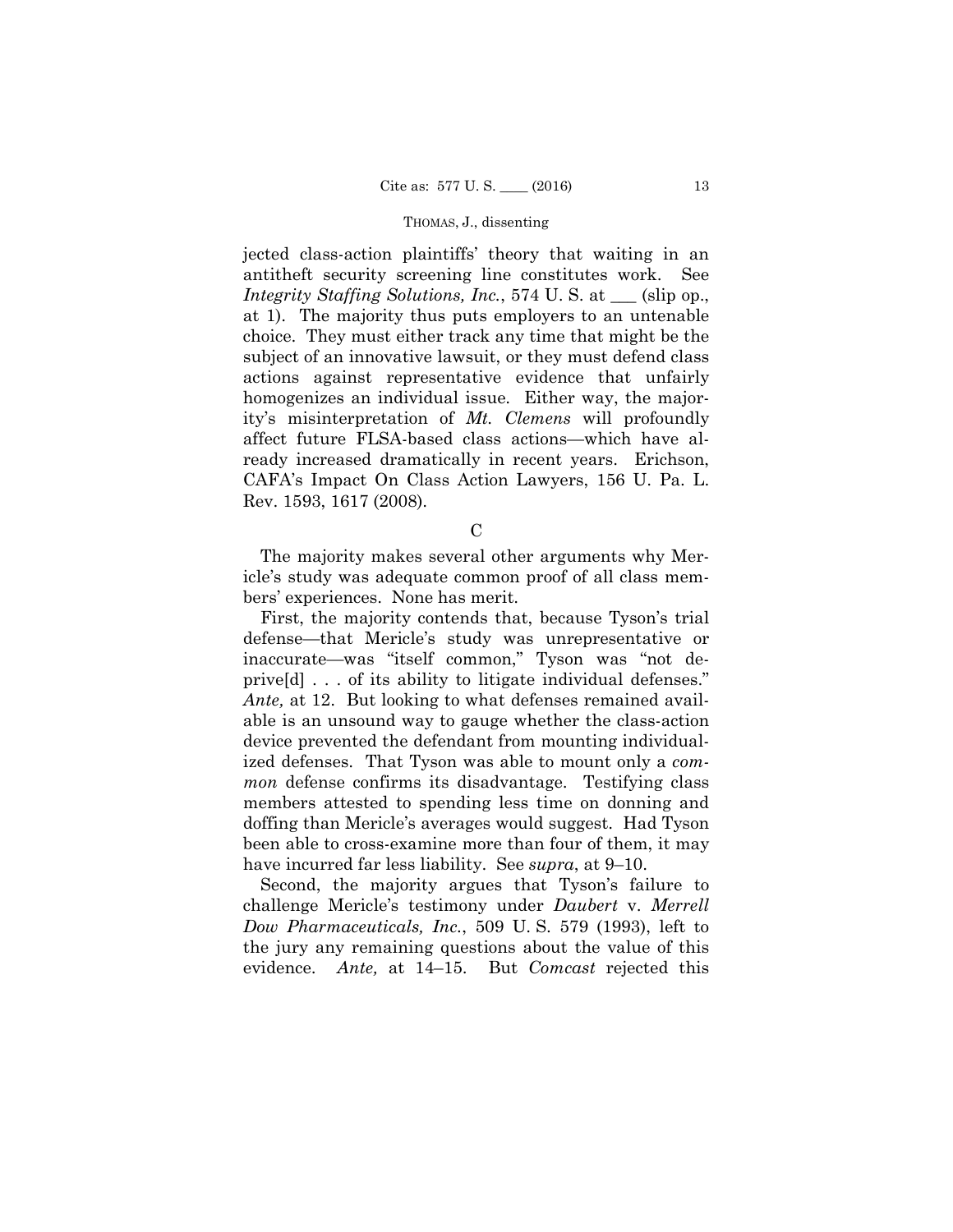argument. Failing to challenge evidence under *Daubert*  precludes defendants from "argu[ing] that [the] testimony was not admissible," but it does not preclude defendants from "argu[ing] that the evidence failed to show that the case is susceptible to awarding damages on a class-wide basis." *Comcast,* 569 U. S.*,* at \_\_\_, n. 4 (slip op., at 5, n. 4) (internal quotation marks omitted).

Finally, the majority's attempts to distinguish this case from *Wal-Mart* are unavailing. See *ante,* at 13–14. *Wal-Mart* involved a nationwide Title VII class action alleging that Wal-Mart's policy of delegating employment decisions to individual store managers let managers exercise their discretion in a discriminatory manner. See 564 U. S., at 342. We held that discretionary decisionmaking could not be a common policy uniting all class members' claims because managers presumptively exercise their discretion in an individualized manner. See *id.*, at 355–356. Some may rely on performance-based criteria; others may use tests; yet others might intentionally discriminate. *Ibid.* Because of this variability, "demonstrating the invalidity of one manager's use of discretion will do nothing to demonstrate the invalidity of another's." *Ibid.*

Moreover, the *Wal-Mart* plaintiffs' representative evidence—120 employee anecdotes—did not make this individualized issue susceptible to common proof. *Id.,* at 358. Using 120 anecdotes to represent the experiences of 1.5 million class members was too far below the 1:8 ratio of anecdotes to class members that our prior cases accepted. *Ibid.* Thus, this representative evidence was "too weak to raise any inference that all the individual, discretionary personnel decisions are discriminatory." *Ibid*.

The plaintiffs' reliance on Mericle's study fails for the same reasons. Just as individual managers inherently make discretionary decisions differently, so too do individual employees inherently spend different amounts of time donning and doffing. And, just as 120 employee anecdotes